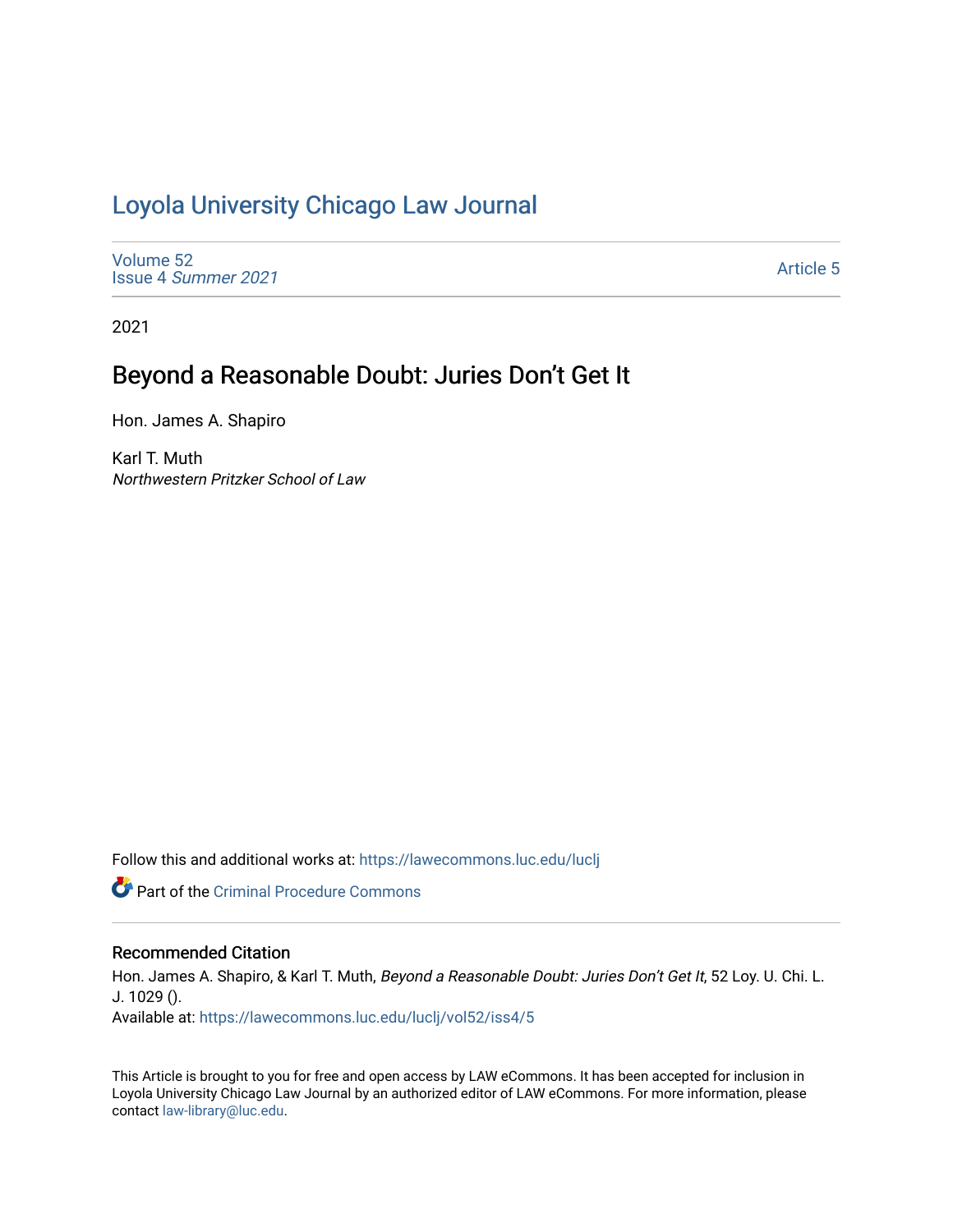# Beyond a Reasonable Doubt: Juries Don't Get It

*Hon. James A. Shapiro\* and Karl T. Muth\*\**

*Proof beyond a reasonable doubt has been de rigueur in criminal cases almost since the dawn of the republic. It is based on the premise that it is better to let several guilty people go free in order to save one innocent person from wrongful conviction.*

*The jury in a criminal case is not merely an audience. It is the central mechanism without which the wheels of American criminal justice cannot turn—and operates as the final safeguard against a grave error. However, while the Constitution describes the importance, composition, and role of the jury, it does not explicitly use the phrase "proof beyond a reasonable doubt."* 

*Though not mentioned in our founding document, proof beyond a reasonable doubt is "an ancient and honored aspect of our criminal justice system." As such, this Article does not question its conceptual wisdom, but rather its jurisprudential implementation.*

*Yet the meaning of "beyond a reasonable doubt" is apparently not selfevident. Jurors constantly ask for definitions of beyond a reasonable doubt. Some jurisdictions allow such a definition. Some require it. Others forbid it entirely under the supposition that its meaning is obvious and requires no definition.*

*Juries are understandably curious and concerned about the meaning of "proof beyond a reasonable doubt." They correctly assert to judges that it is not self-explanatory (despite many judges' erroneous insistence to the contrary). This creates real and significant risk the standard under which defendants are convicted is constitutionally inadequate.*

*When jurors misapprehend how high the burden of proof beyond a* 

Judge, Circuit Court of Cook County, Illinois. The author would like to dedicate this article to the real Judge Shapiro, his late father, former Ossining, New York Town Justice Edwin S. Shapiro. He would also like to thank Illinois Supreme Court Chief Justice Anne M. Burke, Chief Judge of the Circuit Court of Cook County Timothy C. Evans, Presiding Judge Grace G. Dickler, and Supervising Judge William Stewart Boyd for affording him an opportunity to co-author this article. Nancy Jack, retired Law Clerk, Illinois Supreme Court, offered helpful comments and suggestions on earlier drafts.

<sup>\*\*</sup> Lecturer in Law and Economics, Northwestern Pritzker School of Law and Northwestern University, respectively[; karl.muth@law.northwestern.edu.](mailto:karl.muth@law.northwestern.edu)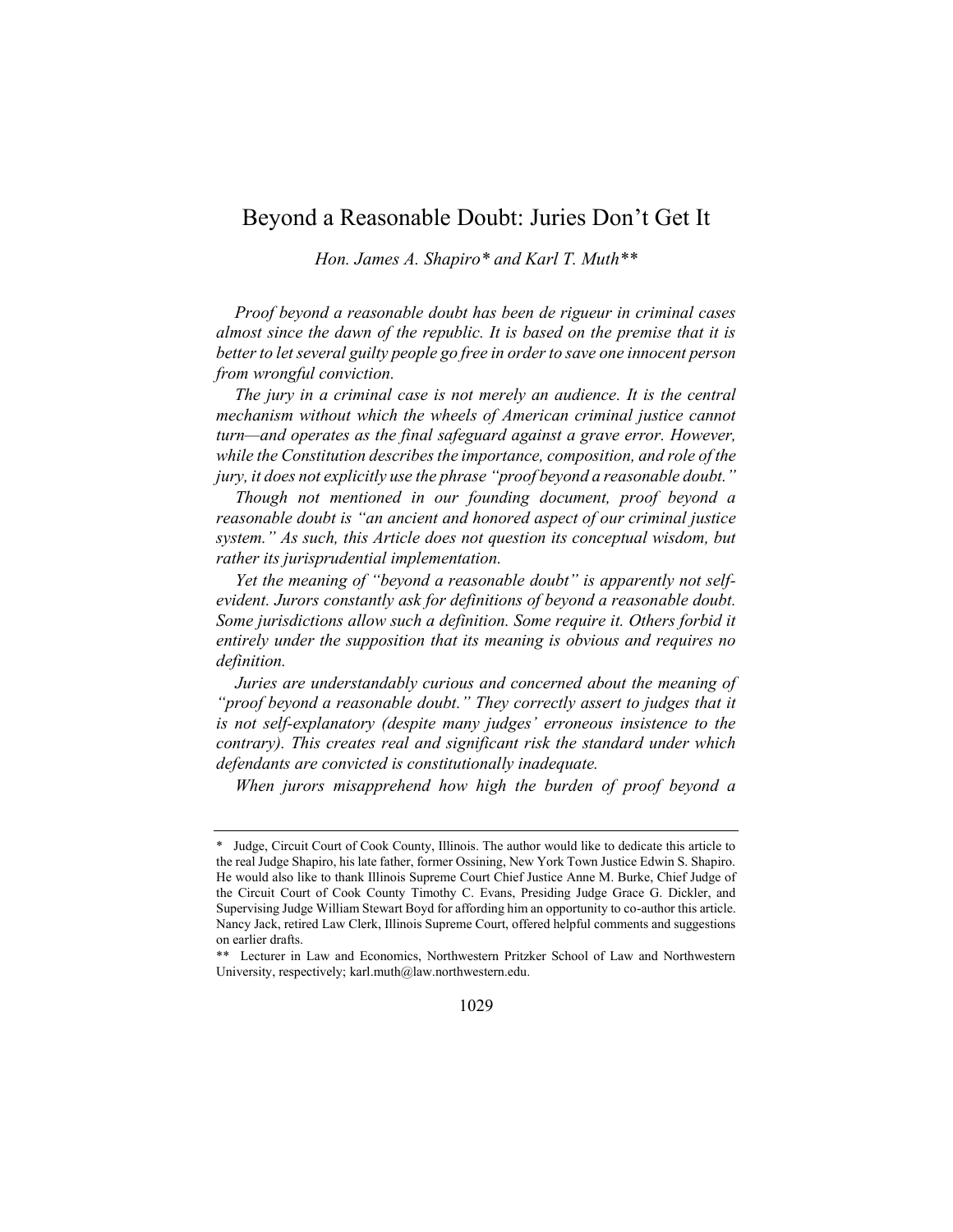reasonable doubt is, they are in danger of convicting the innocent, the *gravest kind of mistake that is called "Type I error." When they let a guilty person go free, they commit a less serious kind of mistake called "Type II error." In fact, the theory behind proof beyond a reasonable doubt (letting several guilty people go free in order to save one innocent person) actually contemplates Type II error.* 

*The authors posit that many jurors simply don't understand how high a burden of proof beyond a reasonable doubt is supposed to be. They propose redefining proof beyond a reasonable doubt to make it more intelligible to the average juror. They realize the beyond a reasonable doubt standard is veritably sacrosanct in American law, but they don't believe "that's the way it's always been" is a good reason to perpetuate a standard of proof that is unintelligible to the average juror. They suggest changing the burden to a two-step analysis: (1) Did the prosecutor prove each and every element of the crime charged? (2) If so, keeping in mind the extraordinary injustice in the possibility of convicting an innocent person, are you convinced to a moral certainty? The authors are convinced that if American law can somehow let go of its "beyond a reasonable doubt" tradition, the incidence of grievous Type I error will be much lower.*

| II. REASONABLE DOUBT OR REASONABLE CONSENSUS?  1035 |  |
|-----------------------------------------------------|--|
|                                                     |  |
|                                                     |  |
|                                                     |  |

The Due Process Clauses of the Fifth and Fourteenth Amendments to the United States Constitution require prosecutors to prove criminal defendants guilty beyond a reasonable doubt in order to secure a conviction.1 "The standard of proof beyond a reasonable doubt . . . 'plays a vital role in the American scheme of criminal procedure,' because it operates to give 'concrete substance' to the presumption of innocence to ensure against unjust convictions, and to reduce the risk of factual error in a criminal proceeding."2 It reflects the basic American value that it is

<sup>1.</sup> *See, e.g.*, Victor v. Nebraska, 511 U.S. 1, 22 (1994) ("The Due Process Clause requires the government to prove a criminal defendant's guilt beyond a reasonable doubt . . . ."); *In re* Winship, 397 U.S. 358, 364 (1970) ("[W]e explicitly hold that the Due Process Clause protects the accused against conviction except upon proof beyond a reasonable doubt of every fact necessary to constitute the crime with which he is charged.").

<sup>2.</sup> [Jackson v. Virginia,](http://web2.westlaw.com/find/default.wl?tf=-1&rs=WLW9.11&serialnum=1979135171&fn=_top&sv=Split&tc=-1&pbc=561105CB&ordoc=1999124155&findtype=Y&db=708&vr=2.0&rp=%2ffind%2fdefault.wl&mt=Westlaw) 443 U.S. 307, 315 (1979) (quoting *In re Winship*, 397 U.S. at 363); *see generally* Anthony A. Morano, *A Reexamination of the Development of the Reasonable Doubt Rule*, 55 B.U. L. REV. 507 (1975).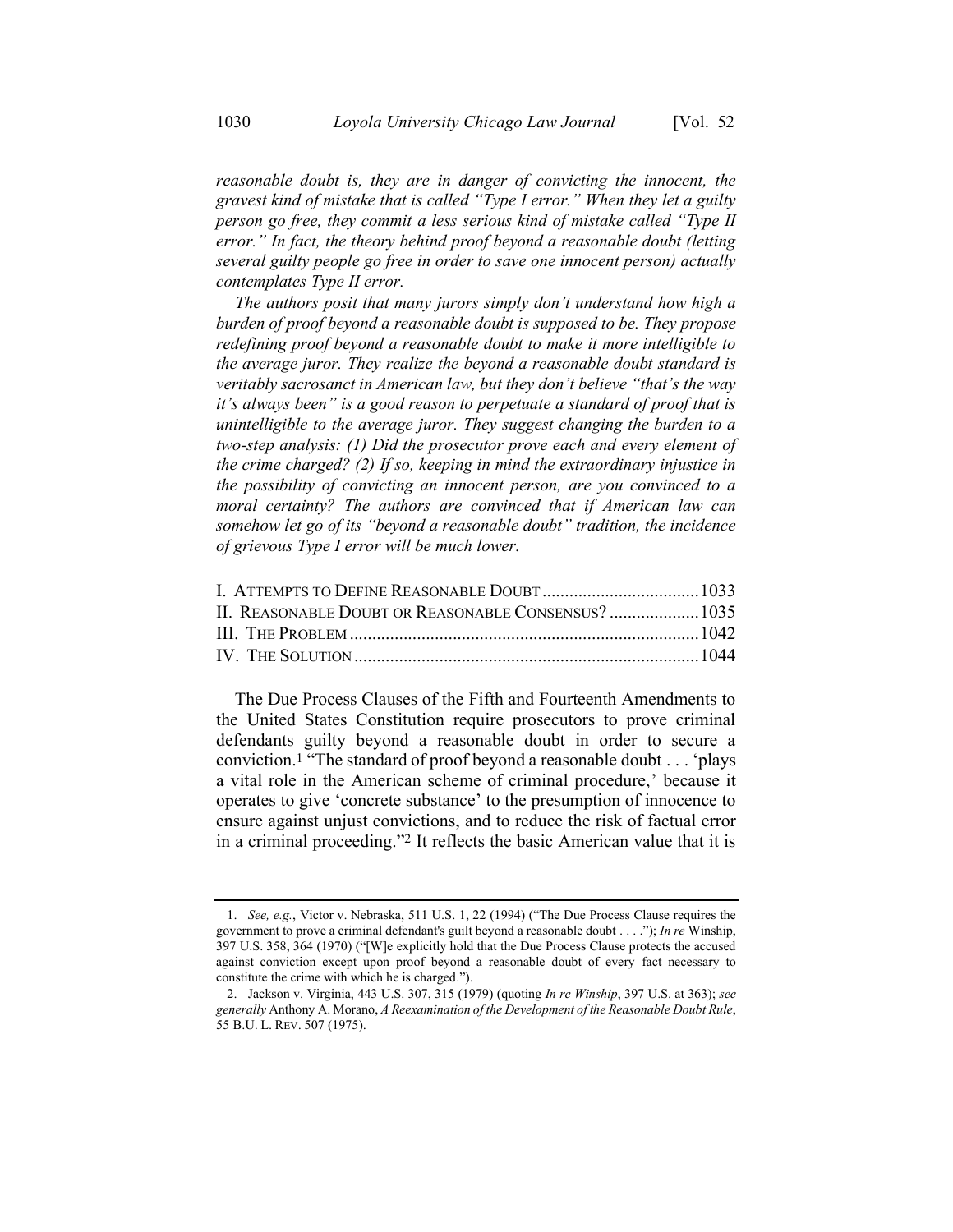better to let the guilty go free than to convict the innocent.<sup>3</sup>

"Proof beyond a reasonable doubt has traditionally been regarded as the decisive difference between criminal culpability and civil liability."4 At the same time, by impressing upon the factfinder the need to reach a subjective state of near certitude of the guilt of the accused, the standard symbolizes the significance that our society attaches to the criminal sanction and thus to liberty itself.<sup>5</sup> Although a juror must subjectively believe that a defendant has been proven guilty, that subjective belief must be based upon a reasoned, objective evaluation of the evidence, and a proper understanding of the quantum of proof necessary to establish guilt to a "near certitude."6

Juries, however, have a difficult time truly comprehending the meaning of "beyond a reasonable doubt."7 It is particularly difficult for jurors to understand they must acquit a criminal defendant if the prosecution does not establish guilt beyond a reasonable doubt, even if they feel the defendant is "probably" guilty.8 It is this conversion from the phrase "reasonable doubt" to a probability that repeatedly proves problematic. Jurors may well be reluctant to free someone accused of a serious and violent crime "merely" because the government didn't prove beyond a reasonable doubt what they feel "in their hearts" is probably true.9 But due process is served by nothing less than a juror's understanding that he or she may not vote to convict a defendant based

<sup>3.</sup> *[See, e.g.](http://web2.westlaw.com/find/default.wl?tf=-1&rs=WLW9.11&serialnum=1994068214&fn=_top&sv=Split&tc=-1&pbc=561105CB&ordoc=1999124155&findtype=Y&db=708&vr=2.0&rp=%2ffind%2fdefault.wl&mt=Westlaw)*, *In re Winship*, 397 U.S. at 372 (Harlan, J., concurring) (noting the basic American value judgment that it is better to let the guilty go free than to convict the innocent); WAYNE LAFAVE & AUSTIN W. SCOTT JR., HANDBOOK ON CRIMINAL LAW  $\S$  8, at 46 (1972) (noting the public must know the innocent are not convicted for criminal law to maintain its ethical force); C[HARLES](http://web2.westlaw.com/find/default.wl?tf=-1&rs=WLW10.05&serialnum=0280312834&fn=_top&sv=Split&tc=-1&pbc=2B41B7A5&ordoc=0101249939&findtype=Y&db=0134642&vr=2.0&rp=%2ffind%2fdefault.wl&mt=Westlaw) T. MCCORMICK, H[ANDBOOK OF THE](http://web2.westlaw.com/find/default.wl?tf=-1&rs=WLW10.05&serialnum=0280312834&fn=_top&sv=Split&tc=-1&pbc=2B41B7A5&ordoc=0101249939&findtype=Y&db=0134642&vr=2.0&rp=%2ffind%2fdefault.wl&mt=Westlaw) LAW OF EVIDENCE § 341, at 798 (Edward Cleary ed., 2d ed. 1972) (noting the societal belief that the guilty should go free rather than the innocent be found guilty).

<sup>4.</sup> *[Jackson](http://web2.westlaw.com/find/default.wl?tf=-1&rs=WLW9.11&serialnum=1979135171&fn=_top&sv=Split&tc=-1&pbc=561105CB&ordoc=1999124155&findtype=Y&db=708&vr=2.0&rp=%2ffind%2fdefault.wl&mt=Westlaw)*, [443 U.S. at 315.](http://web2.westlaw.com/find/default.wl?tf=-1&rs=WLW9.11&serialnum=1979135171&fn=_top&sv=Split&tc=-1&pbc=561105CB&ordoc=1999124155&findtype=Y&db=708&vr=2.0&rp=%2ffind%2fdefault.wl&mt=Westlaw)

<sup>5.</sup> *[Id.](http://web2.westlaw.com/find/default.wl?tf=-1&rs=WLW9.11&serialnum=1979135171&fn=_top&sv=Split&tc=-1&pbc=561105CB&ordoc=1999124155&findtype=Y&db=708&vr=2.0&rp=%2ffind%2fdefault.wl&mt=Westlaw)* (citing *In re Winship*, 397 U.S. at 372 (Harlan, J., concurring)).

<sup>6.</sup> United States v. Hernandez, 176 F.3d 719, 732 (3d Cir. 1999).

<sup>7.</sup> *Hernandez*, 176 F.3d at 728 ("Reasonable doubt is not an easy concept to understand, and it is all the more difficult to explain."); State v. Bennett, 165 P.3d 1241, 1248 (Wash. 2007) ("We recognize that the concept of reasonable doubt seems at times difficult to define and explain."); Walter W. Steele & Elizabeth G. Thornburg, *[Jury Instructions: A Persistent Failure to](http://web2.westlaw.com/find/default.wl?tf=-1&rs=WLW9.11&referencepositiontype=S&serialnum=0101760018&fn=_top&sv=Split&referenceposition=88&pbc=B4A801C7&tc=-1&ordoc=1995138840&findtype=Y&db=1199&vr=2.0&rp=%2ffind%2fdefault.wl&mt=Westlaw)  [Communicate](http://web2.westlaw.com/find/default.wl?tf=-1&rs=WLW9.11&referencepositiontype=S&serialnum=0101760018&fn=_top&sv=Split&referenceposition=88&pbc=B4A801C7&tc=-1&ordoc=1995138840&findtype=Y&db=1199&vr=2.0&rp=%2ffind%2fdefault.wl&mt=Westlaw)*, [67 N.C.](http://web2.westlaw.com/find/default.wl?tf=-1&rs=WLW9.11&referencepositiontype=S&serialnum=0101760018&fn=_top&sv=Split&referenceposition=88&pbc=B4A801C7&tc=-1&ordoc=1995138840&findtype=Y&db=1199&vr=2.0&rp=%2ffind%2fdefault.wl&mt=Westlaw) L. REV. 77, 88–[94 \(1988\);](http://web2.westlaw.com/find/default.wl?tf=-1&rs=WLW9.11&referencepositiontype=S&serialnum=0101760018&fn=_top&sv=Split&referenceposition=88&pbc=B4A801C7&tc=-1&ordoc=1995138840&findtype=Y&db=1199&vr=2.0&rp=%2ffind%2fdefault.wl&mt=Westlaw) David U. Strawn & Raymond W. Buchanan, *Jury Confusion: A Threat to Justice*, 59 JUDICATURE 478, 480–82 (1976) (discussing the results of a study showing that many jurors do not understand the law sufficiently); Norbert L. Kerr & Robert S. Atkin, *Guilt Beyond a Reasonable Doubt: Effects of Concept Definition and Assigned Decision Rule on the Judgments of Mock Jurors*, 34 J. PERSONALITY & SOC. PSYCH. 282, 285–86 (1976) (finding that fewer hung juries result when reasonable doubt is defined). John S. Siffert, *Instructing on the Burden of Proof and Reasonable Doubt*, 8 U. BRIDGEPORT L. REV. 365, 367 (1987) (discussing the lack of uniformity among the circuits in giving jury instructions).

<sup>8.</sup> *Hernandez*, 176 F.3d at 728.

<sup>9.</sup> *Id.*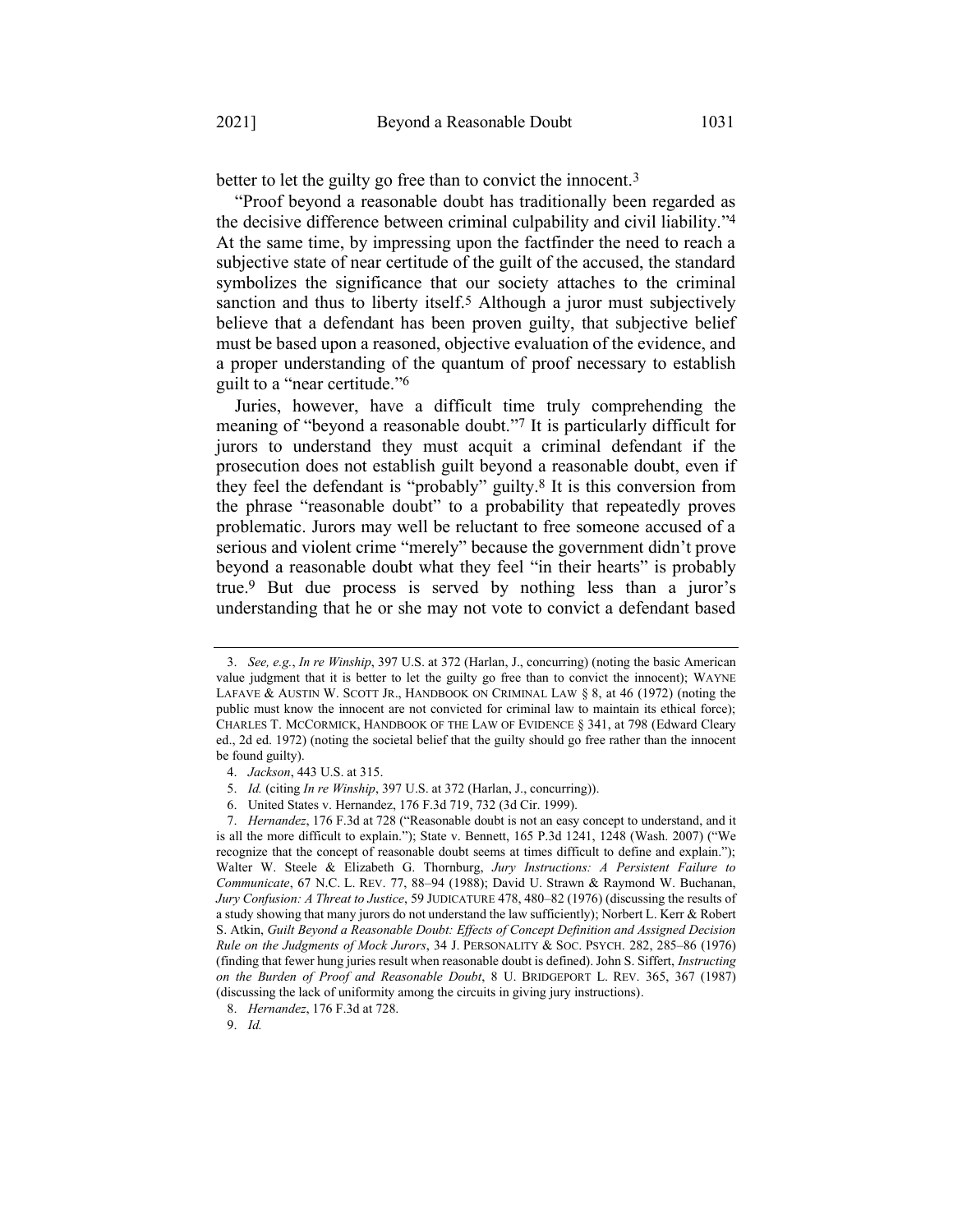upon a belief "that the defendant is *probably* guilty."10

Some jurisdictions require the trial judge to instruct juries on the meaning of beyond a reasonable doubt,<sup>11</sup> some permit it,<sup>12</sup> and others proscribe it.13 The Federal Constitution neither requires nor prohibits trial courts from defining the term "reasonable doubt."14 The sole requirement is that the trial court accurately instructs the jury on the "concept" that the state has the burden to prove the defendant guilty beyond a reasonable doubt.15 The Supreme Court deferentially reviews the substance of reasonable doubt definitions and finds error only if there is a reasonable likelihood that the jury in fact understood the instruction to permit conviction based on proof below the reasonable doubt standard.16

<sup>10.</sup> *Id.* (quoting [Sullivan v. Louisiana,](http://web2.westlaw.com/find/default.wl?tf=-1&rs=WLW9.11&serialnum=1993113763&fn=_top&sv=Split&tc=-1&pbc=561105CB&ordoc=1999124155&findtype=Y&db=708&vr=2.0&rp=%2ffind%2fdefault.wl&mt=Westlaw) [508 U.S. 275, 278 \(1993\)\)](http://web2.westlaw.com/find/default.wl?tf=-1&rs=WLW9.11&serialnum=1993113763&fn=_top&sv=Split&tc=-1&pbc=561105CB&ordoc=1999124155&findtype=Y&db=708&vr=2.0&rp=%2ffind%2fdefault.wl&mt=Westlaw).

<sup>11.</sup> *See, e.g.*, State v. Portillo, 898 P.2d 970, 974 (Ariz. 1995) ("Pursuant to our supervisory authority and revisory jurisdiction . . . we instruct that in every criminal case trial courts shall give the reasonable doubt instruction that we set forth below.")[; Lansdowne v. State,](http://web2.westlaw.com/find/default.wl?tf=-1&rs=WLW9.11&referencepositiontype=S&serialnum=1980301823&fn=_top&sv=Split&referenceposition=93&pbc=B4A801C7&tc=-1&ordoc=1995138840&findtype=Y&db=162&vr=2.0&rp=%2ffind%2fdefault.wl&mt=Westlaw) [412 A.2d 88, 93](http://web2.westlaw.com/find/default.wl?tf=-1&rs=WLW9.11&referencepositiontype=S&serialnum=1980301823&fn=_top&sv=Split&referenceposition=93&pbc=B4A801C7&tc=-1&ordoc=1995138840&findtype=Y&db=162&vr=2.0&rp=%2ffind%2fdefault.wl&mt=Westlaw)  (Md. [1980\)](http://web2.westlaw.com/find/default.wl?tf=-1&rs=WLW9.11&referencepositiontype=S&serialnum=1980301823&fn=_top&sv=Split&referenceposition=93&pbc=B4A801C7&tc=-1&ordoc=1995138840&findtype=Y&db=162&vr=2.0&rp=%2ffind%2fdefault.wl&mt=Westlaw) ("[A] trial judge in a criminal case, must give an instruction correctly explaining 'reasonable doubt' if requested by the accused."); State v. Bennett, 165 P.3d 1241, 1249 (Wash. 2007) ("We also exercise our inherent supervisory power to instruct Washington trial courts to use only the approved pattern instruction . . . to instruct juries that the government has the burden of proving every element of the crime beyond a reasonable doubt.").

<sup>12.</sup> *See, e.g.*, *Hernandez*, 176 F.3d at 729 (permitting the definition but finding unconstitutional the subjective instruction, "[i]t's what you in your own heart and your own soul and your own spirit and your own judgment determine is proof beyond a reasonable doubt."); United States v. Velasquez, 980 F.2d 1275, 1278–79 (9th Cir. 1992) (concluding district courts have discretion whether to define reasonable doubt). *Compare* CAL. PENAL CODE § 1096 (West 2021) ("Reasonable doubt is defined as follows: 'It is not a mere possible doubt; because everything relating to human affairs is open to some possible or imaginary doubt. It is that state of the case, which, after the entire comparison and consideration of all the evidence, leaves the minds of jurors in that condition that they cannot say they feel an abiding conviction of the truth of the charge."), *with* Judicial Council of California Criminal Jury Instruction No. 220 ("Proof beyond a reasonable doubt is proof that leaves you with an abiding conviction that the charge is true. The evidence need not eliminate all possible doubt because everything in life is open to some possible or imaginary doubt.") (grudgingly approved in People v. Pierce, 91 Cal. Rptr. 3d 404 (Cal. Dist. Ct. App. 2009)); *see also* Samford v. State, 302 S.W.3d 552, 558 (Tex. App. 2009) (permitting definition despite precedent discouraging practice).

<sup>13.</sup> *See, e.g.*[, United States v. Glass,](http://web2.westlaw.com/find/default.wl?tf=-1&rs=WLW9.11&referencepositiontype=S&serialnum=1988066720&fn=_top&sv=Split&referenceposition=387&pbc=B4A801C7&tc=-1&ordoc=1995138840&findtype=Y&db=350&vr=2.0&rp=%2ffind%2fdefault.wl&mt=Westlaw) [846 F.2d 386, 387 \(7th Cir.](http://web2.westlaw.com/find/default.wl?tf=-1&rs=WLW9.11&referencepositiontype=S&serialnum=1988066720&fn=_top&sv=Split&referenceposition=387&pbc=B4A801C7&tc=-1&ordoc=1995138840&findtype=Y&db=350&vr=2.0&rp=%2ffind%2fdefault.wl&mt=Westlaw) 1988) (stating that reasonable doubt should not be defined and that the term must speak for itself as jurors know what the words mean).

<sup>14.</sup> Victor v. Nebraska, 511 U.S. 1, 22 (1994) (discussing that either with or without a definition, the jury instructions do not violate the Constitution); s*ee also* Ramos v. Louisiana, 140 S. Ct. 1390, 1421 (2020) (Thomas, J., concurring) (contending Sixth Amendment rights include protection against convictions on the basis of non-unanimous jury outcomes, which can only be met when there is no doubt).

<sup>15.</sup> *Victor*, 511 U.S. at 22; *see also* Hopt v. Utah, 120 U.S. 430, 439 (1887) (noting that "abiding conviction" as to guilt, without reference to moral certainty, correctly states government's burden of proof).

<sup>16.</sup> *Victor*, 511 U.S. at 22; *see also* Cage v. [Louisiana,](http://web2.westlaw.com/find/default.wl?tf=-1&rs=WLW9.11&referencepositiontype=S&serialnum=1990076535&fn=_top&sv=Split&referenceposition=329&pbc=B4A801C7&tc=-1&ordoc=1995138840&findtype=Y&db=708&vr=2.0&rp=%2ffind%2fdefault.wl&mt=Westlaw) [498 U.S. 39, 40](http://web2.westlaw.com/find/default.wl?tf=-1&rs=WLW9.11&referencepositiontype=S&serialnum=1990076535&fn=_top&sv=Split&referenceposition=329&pbc=B4A801C7&tc=-1&ordoc=1995138840&findtype=Y&db=708&vr=2.0&rp=%2ffind%2fdefault.wl&mt=Westlaw)–41 (1990) (disapproving of the definition that suggested a higher degree of doubt than is required for acquittal).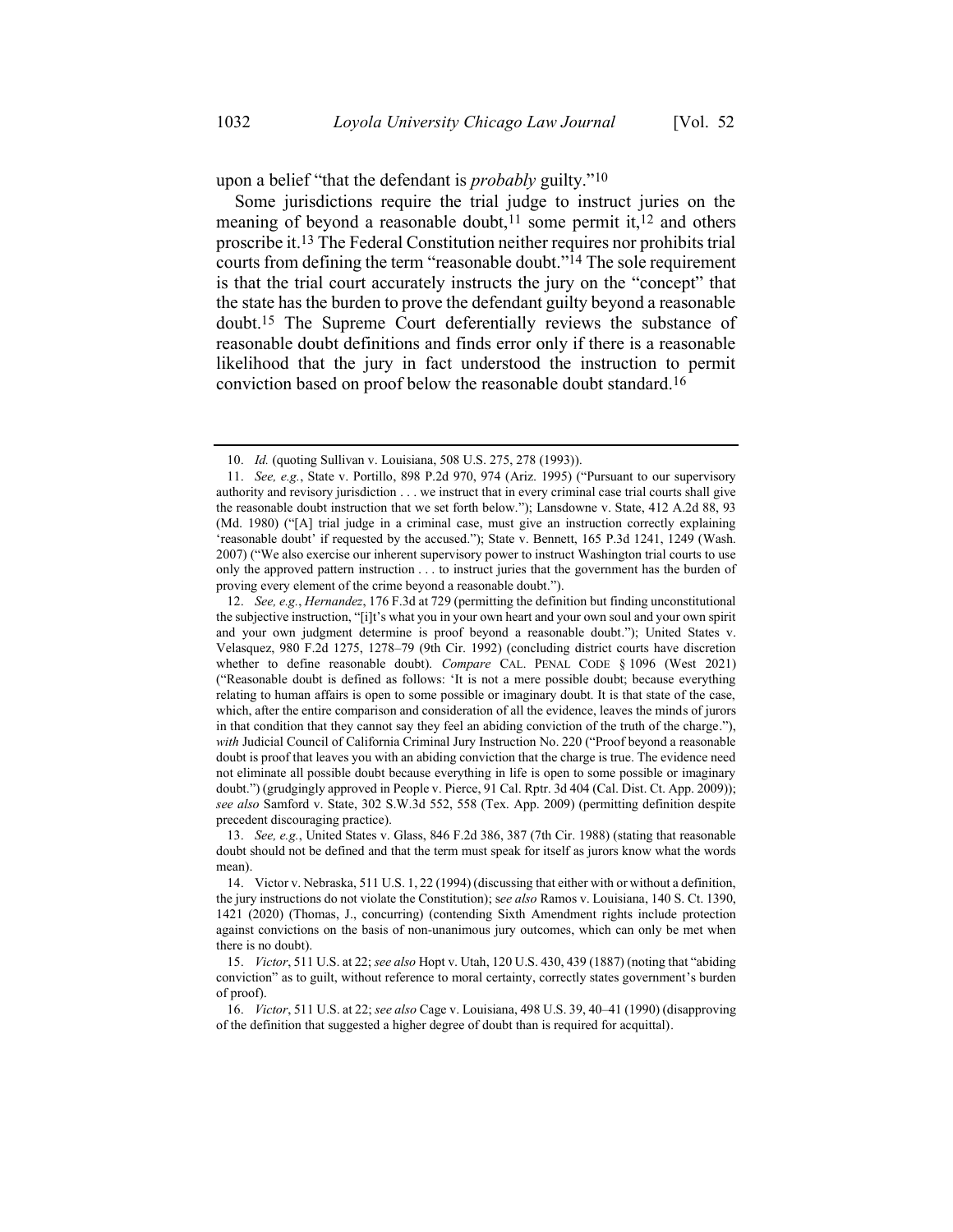#### I. ATTEMPTS TO DEFINE REASONABLE DOUBT

The prototypical definition of reasonable doubt was set forth by Chief Justice Shaw in *[Commonwealth v. Webster](http://web2.westlaw.com/find/default.wl?tf=-1&rs=WLW9.11&serialnum=1850004605&fn=_top&sv=Split&tc=-1&pbc=9C0B0BEC&ordoc=2018424011&findtype=Y&db=521&vr=2.0&rp=%2ffind%2fdefault.wl&mt=Westlaw)*17[:](http://web2.westlaw.com/find/default.wl?tf=-1&rs=WLW9.11&serialnum=1850004605&fn=_top&sv=Split&tc=-1&pbc=9C0B0BEC&ordoc=2018424011&findtype=Y&db=521&vr=2.0&rp=%2ffind%2fdefault.wl&mt=Westlaw) "It is that state of the case, which, after the entire comparison and consideration of all the evidence, leaves the minds of the jurors in that condition that they cannot say they feel an abiding conviction, to a moral certainty, of the truth of the charge."18 Over a half century later, in *[State v. De Lea](http://web2.westlaw.com/find/default.wl?tf=-1&rs=WLW9.11&serialnum=1908016302&fn=_top&sv=Split&tc=-1&pbc=9C0B0BEC&ordoc=2018424011&findtype=Y&db=660&vr=2.0&rp=%2ffind%2fdefault.wl&mt=Westlaw)*[,](http://web2.westlaw.com/find/default.wl?tf=-1&rs=WLW9.11&serialnum=1908016302&fn=_top&sv=Split&tc=-1&pbc=9C0B0BEC&ordoc=2018424011&findtype=Y&db=660&vr=2.0&rp=%2ffind%2fdefault.wl&mt=Westlaw) 19 [J](http://web2.westlaw.com/find/default.wl?tf=-1&rs=WLW9.11&serialnum=1908016302&fn=_top&sv=Split&tc=-1&pbc=9C0B0BEC&ordoc=2018424011&findtype=Y&db=660&vr=2.0&rp=%2ffind%2fdefault.wl&mt=Westlaw)ustice Smith of the Montana Supreme Court found no error in Chief Justice Shaw's mid-nineteenth century definition, but found the definition of reasonable doubt more complicated than reasonable doubt itself:

I am inclined to think, despite the fact that the definition of 'reasonable doubt' . . . discussed [in the majority opinion] has been employed by the courts of this and other states for so many years, and has been approved, that it is not too late to discourage the practice of giving it to juries in criminal cases. It seems that the English language is inadequate to satisfactorily define the phrase 'reasonable doubt.' Some courts are not satisfied with the definition approved by this court. How, then, shall a jury of layman be guided or aided by it? Perhaps the reason why the words are difficult of explanation is because they are so ordinary and simple. At any rate, the definition, although the best that has ever been given and perhaps the best that can be framed, is so complicated and involved that it is more difficult to understand than are the words the meaning of which [the] courts have attempted to explain.

I do not think the words 'reasonable doubt' require explanation. I believe that any juror who has not the mental capacity to understand the words themselves could not possibly comprehend the definition given to them by the courts. How can it be said that a juror could not understand what is meant by a 'reasonable doubt' but would know the meaning of the words 'an abiding conviction to a moral certainty,' used in the definition? I think any intelligent juror will appreciate the scope of his duty when told that, before he is justified in arriving at a verdict of guilty, he must be satisfied of the guilt of the defendant from the evidence, beyond a reasonable doubt; and that no other or further charge should be given on this subject.

<sup>17.</sup> 59 Mass. 295, 320 (1850), *abrogated by* Commonwealth v. Russell, 23 N.E.3d 867 (Mass. 2015); *see also* Miller W. Shealy, Jr., *A Reasonable Doubt About "Reasonable Doubt"*, 65 OKLA. L. REV. 225, 230 (2013) (arguing for current adoption of Chief Justice Shaw's mid-19th century definition).

<sup>18.</sup> *Webster*, 59 Mass. at 320. The Supreme Court has since cast doubt on the efficacy of "moral certainty" as part of a reasonable doubt definition. *See Cage*, 498 U.S. at 41 ("When [statements like 'substantial' and 'grave'] are then considered with the reference to 'moral certainty,' rather than evidentiary certainty, it becomes clear that a reasonable juror could have interpreted the instruction to allow a finding of guilt based on a degree of proof below that required by the Due Process Clause.").

<sup>19.</sup> 93 P. 814, 818–19 (Mont. 1908) (Smith, J. concurring).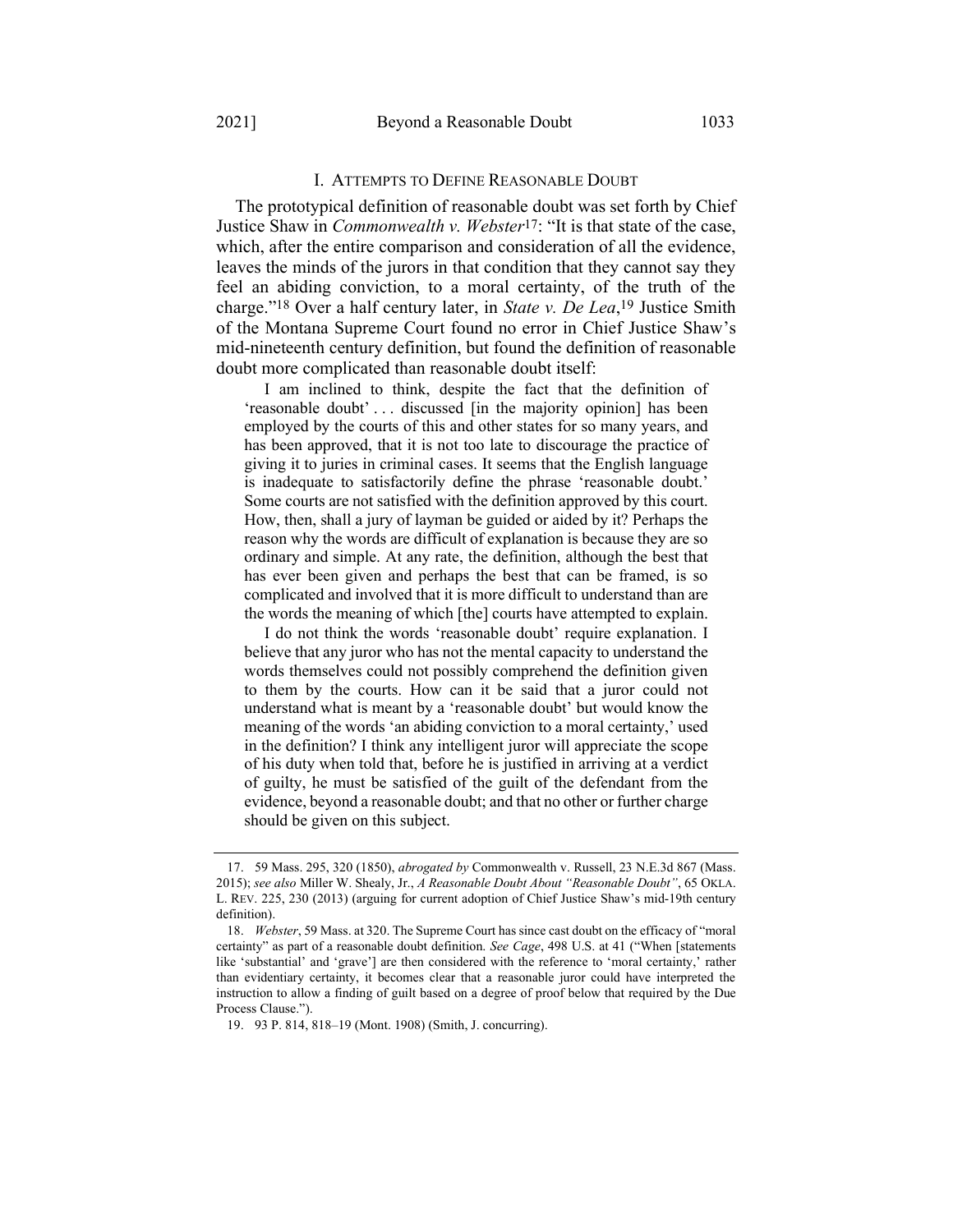I undertake to say that every honest juror who, upon the whole evidence, has in his heart a reasonable doubt of the defendant's guilt, will act upon it, without analysis or application of definition. He will unconsciously heed it without seeking to explain it. When his mind harbors a doubt that prevents his conscientiously voting guilty, that doubt will be expressed in a vote of acquittal.

I maintain, therefore, that we should give our trial judges credit for the integrity, learning, discretion, and consideration for their oaths of office that they in reality possess, and that our jurors should be treated as men of intelligence, and not as children.20

Perhaps jurors of the mid-nineteenth and early twentieth centuries were more intelligent than today's, because judging by their jury questions, many (if not most) of today's jurors are just not "getting it."

In *People v. Brigham*, 21 Justice Mosk, concurring with the majority, wrote:

Happily there is another alternative, a solution adopted by fully half of the states of the Union and long advocated by leading scholars. These authorities recognize that all attempts to define the phrase 'beyond a reasonable doubt' are at once futile and unnecessary. They are futile because, as we have seen, the definition is more complicated than the phrase itself and results in confusing rather than enlightening the jury; they are unnecessary because 'beyond a reasonable doubt' is not a technical legal term requiring learned explanation, but a phrase of common meaning and usage that is known to and understood by the average juror. From these premises both courts and Legislatures have concluded that in criminal cases the jury should simply be instructed on the presumption of innocence and the prosecution's burden of proving guilt beyond a reasonable doubt, with no effort being made to define the latter phrase.22

In *Victor v. Nebraska*, 23 Justice Ginsburg's concurrence explicitly endorsed the following definition from the Federal Pattern Criminal Jury Instructions:

Proof beyond a reasonable doubt is proof that leaves you firmly convinced of the defendant's guilt. There are very few things in this world that we know with absolute certainty, and in criminal cases the law does not require proof that overcomes every possible doubt. If, based on your consideration of the evidence, you are firmly convinced that the defendant is guilty of the crime charged, you must find him guilty. If on the

<sup>20.</sup> *Id.*

<sup>21.</sup> 599 P.2d 100 (Cal. 1979).

<sup>22.</sup> *Id*. at 116 (Mosk, J., concurring).

<sup>23.</sup> [511 U.S. 1 \(1994\).](http://web2.westlaw.com/find/default.wl?tf=-1&rs=WLW9.11&serialnum=1994068214&fn=_top&sv=Split&tc=-1&pbc=561105CB&ordoc=1999124155&findtype=Y&db=708&vr=2.0&rp=%2ffind%2fdefault.wl&mt=Westlaw)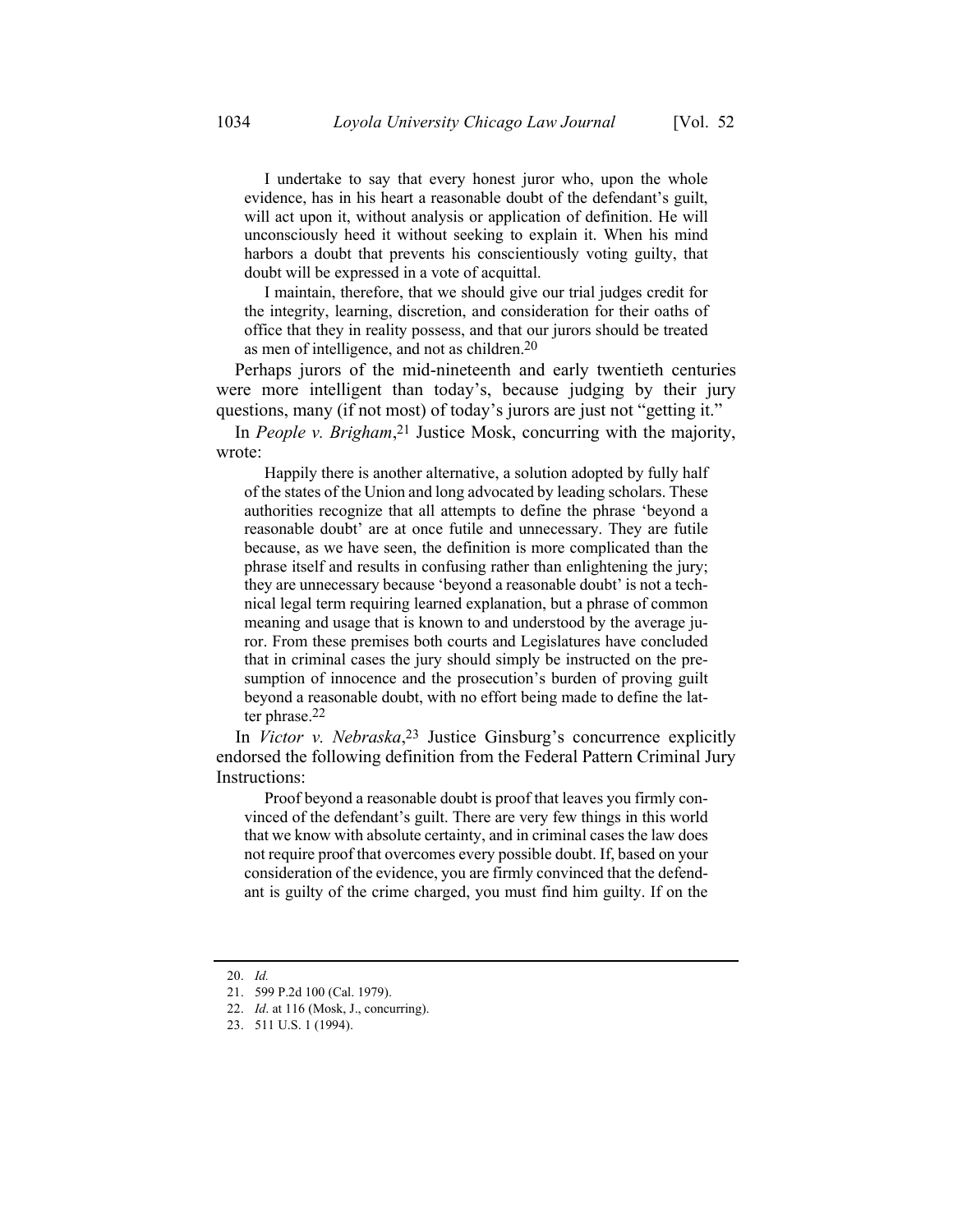other hand, you think there is a real possibility that he is not guilty, you must give him the benefit of the doubt and find him not guilty.<sup>24</sup>

This may be the best of the definitions, but the mere fact juries have to ask for a definition so often is evidence that "beyond a reasonable doubt" is "beyond" many of their comprehensions.25 "Beyond a reasonable doubt" is an epistemological standard that most lawyers and judges can fathom, but most jurors cannot;  $26$  it is a standard lawyers and judges may simultaneously find easy to understand but find maddeningly difficult to adequately describe.

The Washington Supreme Court has adopted a definition from its pattern instructions: "A reasonable doubt is one for which a reason exists and may arise from the evidence or lack of evidence. It is such a doubt as would exist in the mind of a reasonable person after fully, fairly, and carefully considering all of the evidence or lack of evidence. [If, from such consideration, you have an abiding belief in the truth of the charge, you are satisfied beyond a reasonable doubt.]"27

#### II. REASONABLE DOUBT OR REASONABLE CONSENSUS?

Fundamentally, there are two ways to conceptualize the mechanism of a jury: as a single unit making decisions, or as a democracy composed of twelve individual constituents—the caucus approach and the voter approach. In the caucus approach, the jury is simply a framework within which ideas converge and unanimity is achieved.<sup>28</sup> Meanwhile, in the voter approach, each person enjoys agency to offer input, object to others' views, and interfere with unanimous outcomes.29

29. "Unanimous" in this context refers to a universal agreement among jurors, not an agreement on all charges—importantly, the former is a requirement, and the latter is not. *See* FED. R. CRIM. P.

<sup>24.</sup> *Id*. at 22 (quoting Federal Judicial Center, Pattern Criminal Jury Instructions, 17–18 (Instruction 21)).

<sup>25.</sup> *See* Robert J. MacCoun & Tom R. Tyler, *The Basis of Citizens' Perceptions of the Criminal Jury: Procedural Fairness, Accuracy, and Efficiency*, 12 LAW & HUM. BEHAV. 333, 334 (1988) (describing arguments surrounding the view that "lay jurors are not capable of comprehending the factual complexity inherent in much modern civil litigation").

<sup>26.</sup> Valerie P. Hans, *Deliberation and Dissent: 12 Angry Men Versus the Empirical Reality of Juries*, 82 CHI.-KENT L. REV. 579, 588 (2007) (analyzing the way jurors understand instructions and how they react in a jury setting).

<sup>27.</sup> State v. Bennett, 165 P.3d 1241, 1243, 1249 (Wash. 2007) (reluctantly approving alternative instruction while exercising supervisory authority to tell Washington courts to use pattern instructions).

<sup>28.</sup> In this Article, authored post-*Ramos*, a requirement of unanimity is presumed. Empirical research performed on mock juries with different agreement thresholds is informative, but not explored in depth in this Article. For more on less-than-unanimous caucus approaches, see James H. Davis et al., *The Decision Processes of 6- and 12-Person Mock Juries Assigned Unanimous and Two-Thirds Majority Rules*, 32 J. PERSONALITY & SOC. PSYCH. 1 (1975).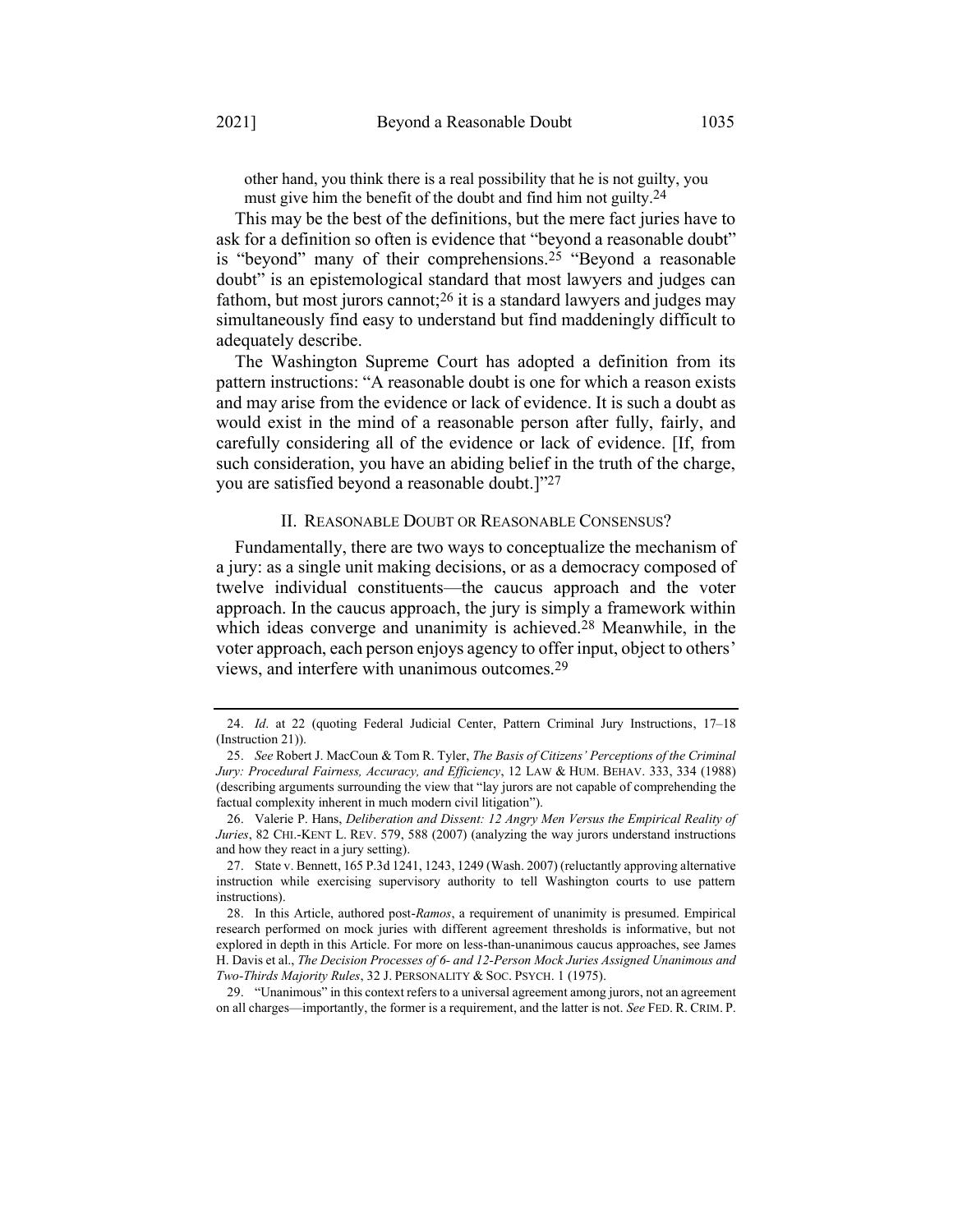There are several reasons this distinction matters. The most obvious is that jurists or advocates who see the jury as a caucus responsible for reaching consensus will address and consider the jury differently from those who see it as a population of individual voters to be won over. Less obvious is the observation that "beyond a reasonable doubt" can be thought of, in the context of the voter approach, as "twelve out of twelve"30 certainty. 31 Meanwhile, in the caucus approach, reasonable doubt loses this per capita quantification, the jury instead being a single entity trying to be sure with a high degree of certainty.

Importantly, the Supreme Court draws a distinction between "twelve out of twelve" and simply any unanimous verdict (five out of five, for instance).32 While Justices Blackmun and Stevens conceded there is no magic in the number twelve, *Ballew v. Georgia* teaches the factfinding machine with twelve parts (the parts being jurors) computes justice more precisely than one equipped with only five parts. 33 Though the opinion does not explain or quantify what value the individual sixth, seventh, eighth, and so on juror contributes, *Ballew* shows a willingness of the Court to wrestle with these fractions seriously.34 In other words, "twelve out of twelve" in a typical proceeding does not equal "nine out of twelve" in *Johnson*35 or "five out of five" in *Ballew*. Nor would, it follows, "nine out of twelve" fairly be seen to contain within it a "nine out of nine"

<sup>31</sup>(b)(2) ("If the jury cannot agree on all counts as to any defendant, the jury may return a verdict on those counts on which it has agreed.").

<sup>30.</sup> Justice Blackmun's comments in *Ballew*, suggesting even a unanimous five-out-of-five jury, for instance, would substantially threaten the Sixth and Fourteenth Amendment guarantees of fairness. *See* Ballew v. Georgia, 435 U.S. 223, 229 (1978) (Blackmun, J.) (concluding juries smaller than six are not permissible in criminal matters); *see also* Brief of Law Professors and Social Scientists as Amici Curiae in Support of Petitioner at 7, Ramos v. Louisiana, 140 S. Ct. 1390 (2020) (No. 18-5924) (discussing the "twelve out of twelve" standard).

<sup>31.</sup> State jury verdicts for serious crimes must be unanimous in the United States. *See Ramos*, 140 S. Ct. at 1395 (concluding state juries must reach unanimous findings of guilty in serious criminal matters), *abrogating* Apodaca v. Oregon, 406 U.S. 404 (1972).

<sup>32.</sup> *Ballew*, 435 U.S. at 239 (asserting that while juries of twelve have no special wisdom or magic, juries must not be pared to numbers that harm justice or fairness (i.e., panels smaller than 6)).

<sup>33.</sup> *See* Carl E. Singley, Ballew v. Georgia*: Five Is Not Enough. For What?*, 52 TEMP. L.Q. 217, 249–50 (1979) (describing the "cautious words and phrases" used by Justice Blackmun when describing the data that "'suggests' that 'progressively smaller' juries are 'less likely' to foster 'effective' group deliberation").

<sup>34.</sup> "The prosecution had to garner only nine votes of the 12-member jury to convict in a felony trial. The Court held that the statute did not violate the due process guarantee by diluting the reasonable doubt standard." *Ballew*, 435 U.S. at 240 (Blackmun, J.) (expanding upon the Court's discussion in Johnson v. Louisiana, 406 U.S. 356, 363 (1972)).

<sup>35.</sup> *Johnson*, 406 U.S. at 364.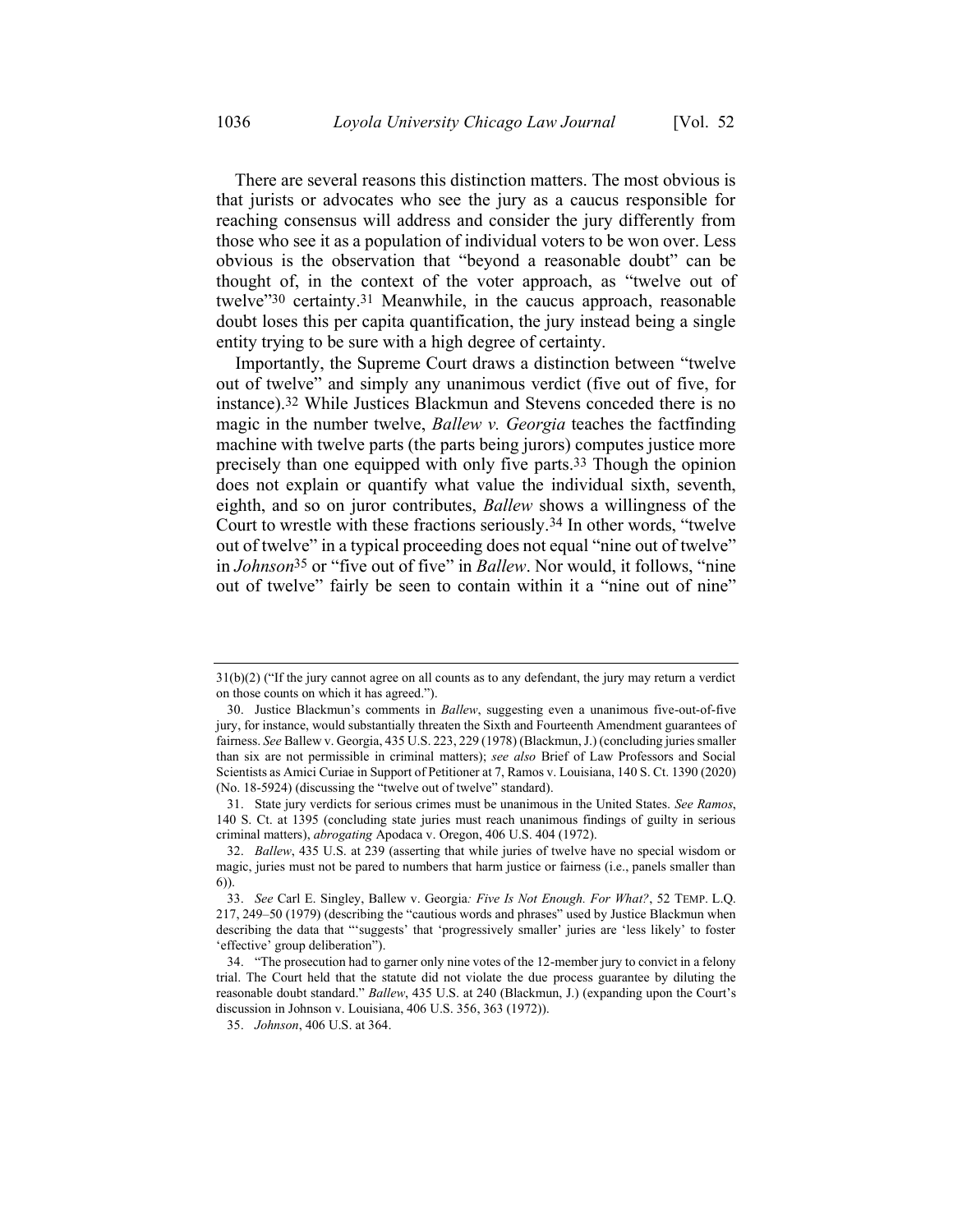unanimous result from a smaller jury that excluded the three contrary jurors.<sup>36</sup>

<span id="page-9-0"></span>The Framers of the Constitution were deeply concerned<sup>37</sup> with the design38 and implications of the American jury system, and perhaps no one more so than James Madison,<sup>39</sup> who felt he had a first-hand understanding of the English courts' injustices.40 The Framers' most comprehensive discussion of jury trials occurs in one of Alexander Hamilton's treatises containing concerns and suggestions presumably addressed to John Jay.41 Juries in criminal cases safeguard liberty,42 Hamilton argues, and protect citizens<sup>43</sup> from arbitrary convictions, politically motivated prosecutions, and the whims of judges ("judicial despotism").44 Hamilton feared power might be vested only in judges drawn from an elite and corrupt ruling class too socially, culturally, and economically distant from the citizenry.45 This would lead to distrust and disrepute of the courts, as it had in the case of England's plutocratic law

<sup>36.</sup> *See* Williams v. Florida, 399 U.S. 78, 102–03 (1970) (concluding a criminal jury is not required to have twelve members, but the specific jury size is not without relevance or limitations).

<sup>37.</sup> *See* 2 JOSEPH STORY, COMMENTARIES ON THE CONSTITUTION OF THE UNITED STATES § 1779, at 540–41 (Thomas McIntyre Cooley ed., The Lawbook Exch., Ltd. 4th ed. 2008) (1873). 38. As to the purpose of the jury framework, see generally Letter from John Adams to William

Stephens Smith (Dec. 21, 1786).

<sup>39.</sup> Letter from James Madison to Edmund Pendleton (Sept. 23, 1789).

<sup>40.</sup> *Id.*; *see also* 5 THE WRITINGS OF JAMES MADISON 154–59 (Gaillard Hunt ed., 1904) (discussing the value of lay persons in making decisions, and the injustices of the English government and court systems).

<sup>41.</sup> THE FEDERALIST NO. 83 (Alexander Hamilton).

<sup>42.</sup> *Id.* at 498 (Clinton Rossiter ed., 2003) ("The friends and adversaries of the plan of the convention, if they agree in nothing else, concur at least in the value they set upon the trial by jury; or if there is any difference between them it consists in this: the former regard it as a valuable safeguard to liberty; the latter represent it as the very palladium of free government.").

<sup>43.</sup> This concept of juries protecting not only the individual, but society's trust in the courts, is echoed in Blackstone; on his concern regarding any reduction or limitation of the matters on which juries are convened to deliberate, Blackstone writes, "though begun in trifles, the precedent may gradually increase and spread to the utter disuse of juries in questions of the most momentous concern." 2 WILLIAM BLACKSTONE, COMMENTARIES ON THE LAWS OF ENGLAND § 395, at 350– 51 (William Carey Jones ed., Bancroft-Whitney Co. 1915) (1765) (cited in Neder v. United States, 527 U.S. 1, 39–40 (1999) (Scalia, J., concurring in part and dissenting in part)).

<sup>44.</sup> THE FEDERALIST NO. 83 *supra* note [41,](#page-9-0) at 498 (Clinton Rossiter ed., 2003).

<sup>45.</sup> William III attempted to address this issue by making judges service "tenure during good behavior," which the Framers saw as an insufficient safeguard. Act of Settlement 1700, 12 & 13 Will. III, c. 2, § 3 (Eng.); *see also* E. NEVILLE WILLIAMS, THE EIGHTEENTH CENTURY CONSTITUTION 59 (1960) (noting judges serve "quamdiu se bene gesserint" or as long as they behave themselves).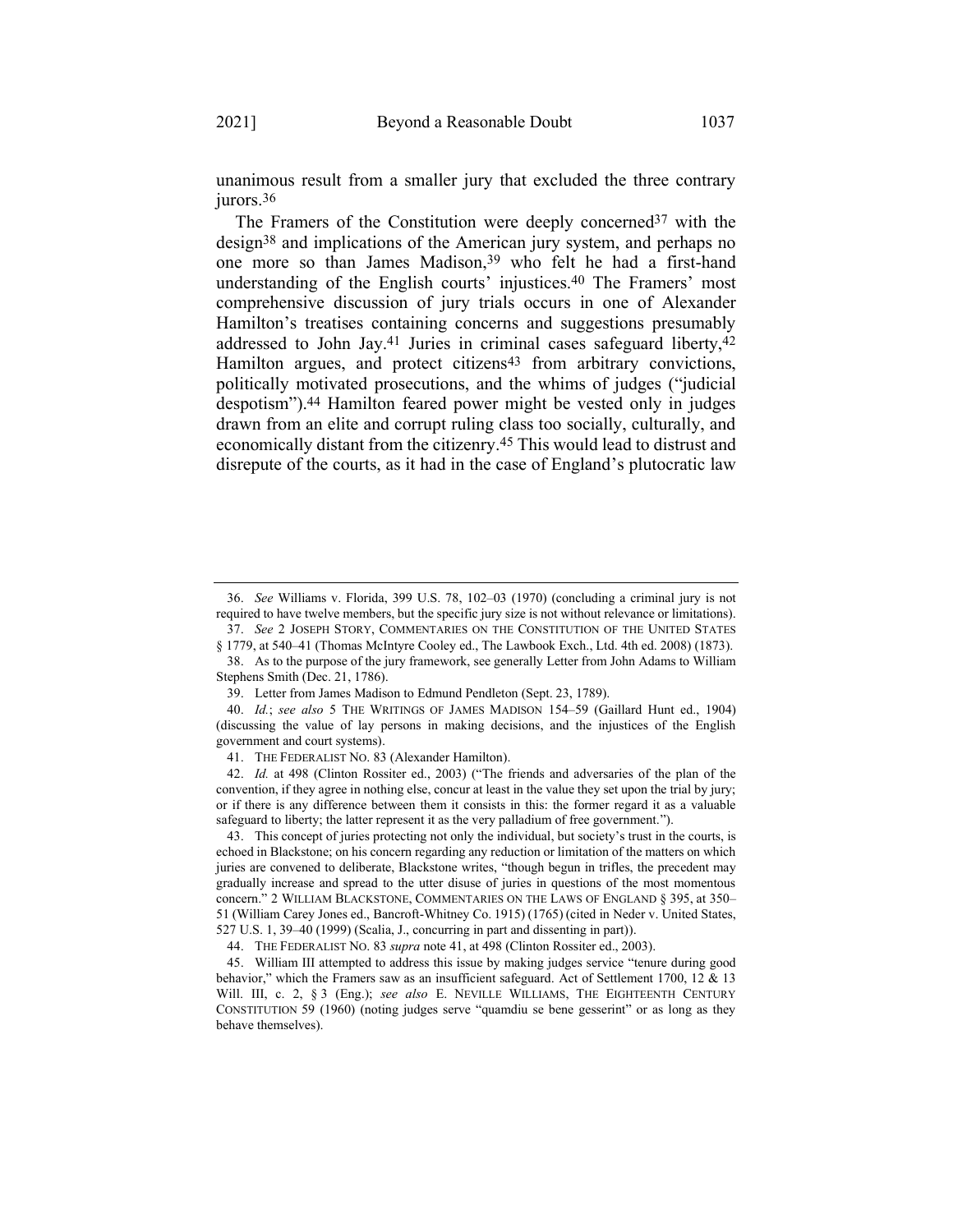lords<sup>46</sup> and in older societies.<sup>47</sup> Juries were meant to diversify the pool of potential factfinders in the justice system.48

This hope for juror representation also suggests the "voter approach" may be closer to a Hamiltonian ideal. Why, after all, have twelve jurors rather than one or one hundred? While one hundred might be absurd and unwieldy,49 if the goal is consensus and efficiency and the jury is considered as a single decision-making entity, a single empowered individual chosen from the citizenry might be just as good as twelve.<sup>50</sup> The concept of reasonable doubt as "twelve out of twelve" certainty<sup>51</sup> is particularly useful if one considers the concept of "justice" in criminal proceedings can be explained as a ratio: what is an acceptable ratio of innocent people convicted to guilty people set free?

Where convicting an innocent person is called "Type I error,"<sup>52</sup> a culpable person set free is called "Type II error."53 What proportion of Type I to Type II error is desired in our society or would be produced by

49. Think: the trial of Socrates to 501 Athenians for impiety and corrupting the youth (although that jury apparently did not require unanimity to convict or sentence to death): "Legislative trials, since the trial of Socrates, have had an odious history. Legislative trials combine the functions of prosecutor and judge and deny to the accused the right to impartial and independent judgment. Legislative trials are subject to the influence of partisanship, passion and prejudice. Legislative trials are political trials. Let us remember that in the past legislative justice has tended to degenerate into mob injustice." United States v. Welden, 377 U.S. 95, 122–23 (1964) (Douglas, J. dissenting) (quoting Benjamin V. Cohen, When Men Fear to Speak, Freedom Withers on the Vine, Address at the Indiana B'nai B'rith Convention (Sept. 27, 1953)).

<sup>46.</sup> C. H. McIlwain, *The Tenure of English Judges*, 7 AM. POL. SCI. REV. 217, 218 (1913).

<sup>47.</sup> *See generally* Edward Van Dyke Robinson, *The Division of Governmental Power in Ancient Greece*, 18 POL. SCI. Q. 614 (1903).

<sup>48.</sup> The Supreme Court has stated this principle many times and in many ways—in, and well before, *Batson*. *See, e.g.*, Batson v. Kentucky, 476 U.S. 79, 84 (1986) (finding a jury formed by excluding members according to race is no longer representative of community); Smith v. Texas, 311 U.S. 128, 130 (1940) ("It is part of the established tradition in the use of juries as instruments of public justice that the jury be a body truly representative of the community."); Strauder v. West Virginia, 100 U.S. 303, 308 (1880) (noting the purpose of a jury is to assemble "the peers or equals of the person whose rights it is selected or summoned to determine") *abrogated by* Taylor v. Louisiana, 419 U.S. 522 (1975); *accord* Carter v. Jury Comm'n, 396 U.S. 320, 330 (1970) (excluding certain community members "contravenes the very idea of a jury").

<sup>50.</sup> *But see* Ballew v. Georgia, 435 U.S. 223, 232–33 (1978) ("Generally, a positive correlation exists between group size and the quality of both group performance and group productivity.").

<sup>51.</sup> For a discussion of unanimous versus nonunanimous jury behavior, see Shari Seidman Diamond et al., *Revisiting the Unanimity Requirement: The Behavior of the Nonunanimous Civil Jury*, 100 NW. U. L. REV. 201, 208 (2006). For analogous scholarship in the civil context, accord Valerie P. Hans, *The Power of Twelve: The Impact of Jury Size and Unanimity on Civil Jury Decision Making*, 4 DEL. L. REV. 1, 22–28 (2001).

<sup>52.</sup> *Ballew*, 435 U.S. at 234 ("Statistical studies suggest that the risk of convicting an innocent person (Type I error) rises as the size of the jury diminishes.") (parenthetical as in the original).

<sup>53.</sup> *Id.* ("[T]he risk of not convicting a guilty person (Type II error) increases with the size of the panel  $\dots$ .").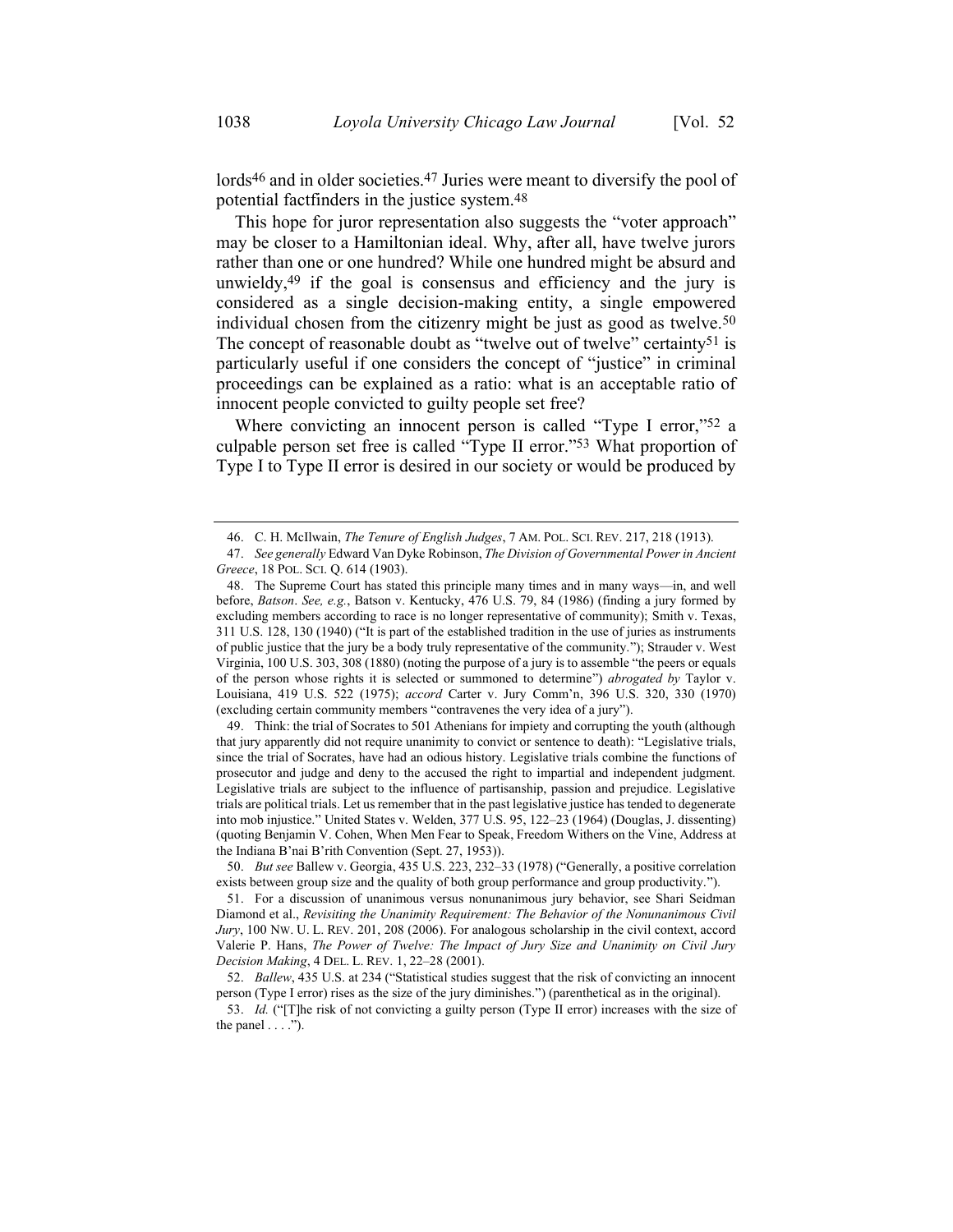a "fair" society's courts?54 And this is precisely the question the Court poses in *Ballew*:

Statistical studies suggest that the risk of convicting an innocent person (Type I error) rises as the size of the jury diminishes. Because the risk of not convicting a guilty person (Type II error) increases with the size of the panel, an optimal jury size can be selected as a function of the interaction between the two risks.55

The following social science discussion may seem abstract or distant from typical law review narrative, but it is not merely an aside. Justice White considered theoretical and empirical evidence from social science frameworks in *Williams*, 56 and the Court considered research on the fairness of various outcomes from a six-person jury in *Colgrove*. 57 In *Ballew*, Justice Blackmun, writing for a plurality of the Court, cites seventeen pieces of legal and social science scholarship in a footnote before the first case citation;<sup>58</sup> the works of legal and social science scholars are not only relevant in theory, but cited in practice in the Court's thinking about twelve out of twelve people reaching a conclusion that meets due process and reasonable doubt standards of certainty.

In this context, Type I error is a "false positive" or a "miscarriage of justice"<sup>59</sup> where a not-guilty defendant is found guilty. Meanwhile Type II error is a "false negative" or an "error of impunity"60 wherein a culpable person is found to be not guilty. While reducing errors *generally* is certainly desirable, reducing Type I error *specifically* is understandably seen as a higher priority. One could interpret the reasonable doubt standard as a way of saying Type I error is to be avoided with a high degree of certainty while Type II error is acceptable in moderation.

Even the finest police officers will on occasion suspect innocent people of crimes, and some of these people will be arrested. Once detained, some

<sup>54.</sup> This is discussed in some length, conceptually and practically, in BRIAN FORST, ERRORS OF JUSTICE (Alfred Blumstein & David Farrington eds., 2004).

<sup>55.</sup> *Ballew*, 435 U.S. at 234 (internal citations omitted).

<sup>56.</sup> Williams v. Florida, 399 U.S. 78, 101–102, 105 (1970).

<sup>57.</sup> Colgrove v. Battin, 413 U.S. 149, 158–160 (1973).

<sup>58.</sup> *See Ballew*, 435 U.S. at 231 n.10 ("*Williams v. Florida* and *Colgrove v. Battin* . . . generated a quantity of scholarly work on jury size.").

<sup>59.</sup> Used in the philosophical sense, not in the narrow sense of the exception to untimely Rule 60(b) motions.

<sup>60.</sup> *See* Robert M. Bohm, *Miscarriages of Criminal Justice*, 21 J. CONTEMP. CRIM. JUST. 196, 196 (2005) ("Errors of impunity refer 'to a lapse of justice that allows a culpable offender to remain at large' or, in some other way, escape justice." (citation omitted)). For usage, see Edward R. Maguire et al., *Potential Unintended Consequences of the Movement Toward Forensic Laboratory Independence*, 18 POLICE Q. 272, 273–74 (2015) ("Errors of impunity involve failing to sanction, or imposing insufficient sanctions, on culpable offenders. . . . Any time we erroneously fail to sanction a guilty person, we are committing an error of impunity, which is analogous to a Type II error.").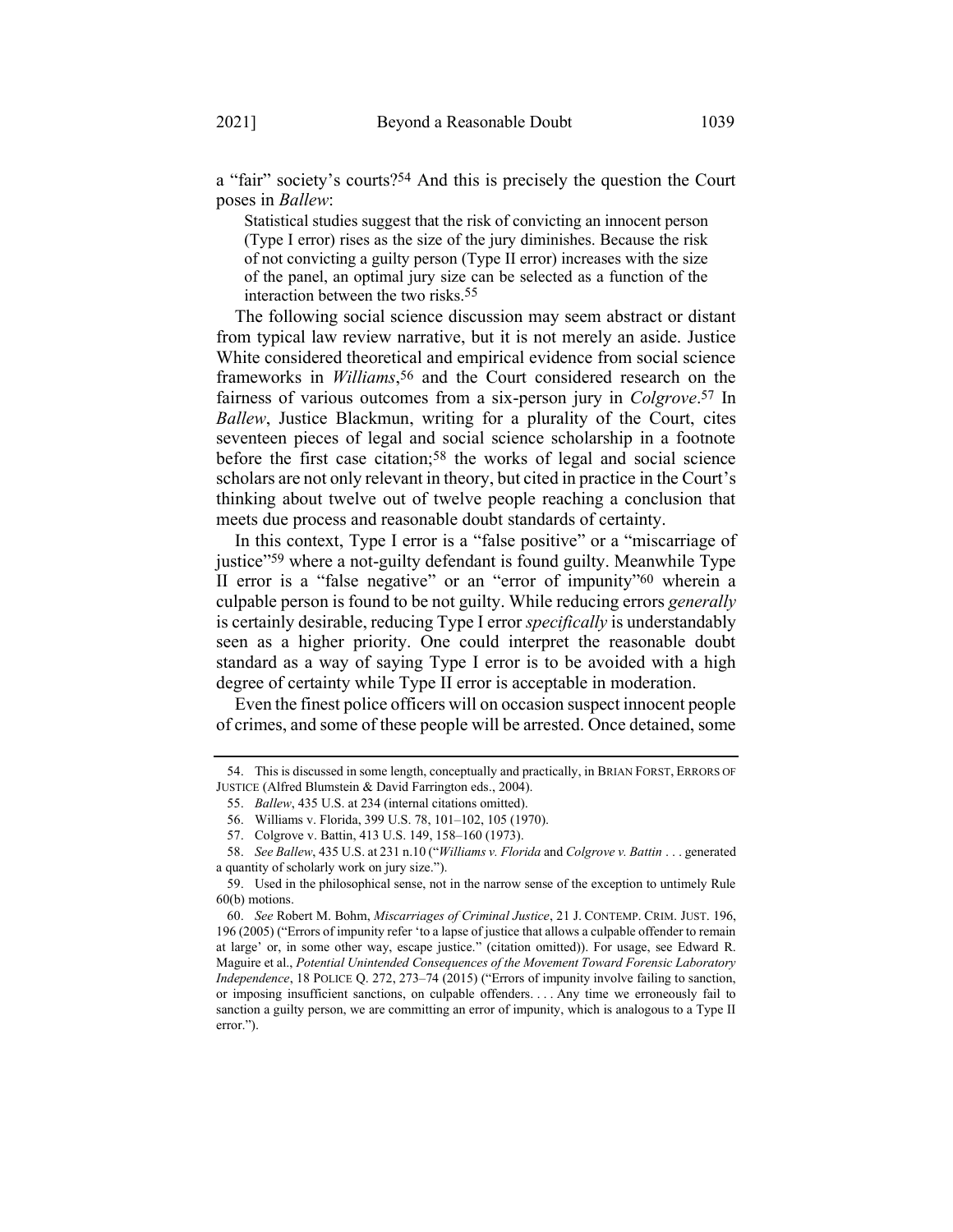prosecutors will choose to seek indictments against some of these arrestees. Many of these people will be defendants in a criminal matter. The prevalence of Type I error, stated in the inverse, can be described with the query: How many innocent people, once arrested and tried, are convicted?

|                              | <b>Jury Finding is<br/>Guilty</b> | <b>Jury Finding is</b><br><b>Not Guilty</b> |
|------------------------------|-----------------------------------|---------------------------------------------|
| <b>Defendant is Guilty</b>   | <b>Correct Finding</b>            | Type II Error                               |
| <b>Defendant is Innocent</b> | Type I Error                      | <b>Correct Finding</b>                      |

It is important to note that Type I *and* Type II errors are minority outcomes in a functioning judicial system. In other words, in such a system, the majority of outcomes are guilty people found guilty and people not culpable correctly acquitted. But small amounts of error are substantial, and no injustice is insignificant. If mistakes can be prevented through more nuanced or precise jury instructions, this is a low-cost way to intervene before grave errors occur. For example, a judicial system that has 90% accuracy and splits its Type I and Type II errors 50/50, results in five innocent people convicted per one hundred people tried. On the other hand, the same error rate where Type II error makes up 80% of errors only convicts two people wrongly per one hundred defendants tried. Every error, but especially wrongful conviction, is tragic. And to the extent all errors, but particularly this type of error, can be prevented, we should take all reasonable, practicable, and affordable actions that contribute to that prevention.

In the caucus approach, the group of jurors must *collectively* be convinced they are not creating Type I error. However, in the voter approach, the jurors must *each individually* be convinced that he or she is not contributing to—or "voting for"—Type I error. Decades of experimental evidence supports the proposition that collective decisionmaking is substantially different from individual decision-making.61 While situations where one choice is self-evidently correct are relatively

<sup>61.</sup> *See, e.g.*, Attila Ambrus et al., *Group Versus Individual Decision-Making: Is There a Shift?* 2 (Inst. Advanced Study, Sch. Soc. Sci., Working Papers No. 91, 2009).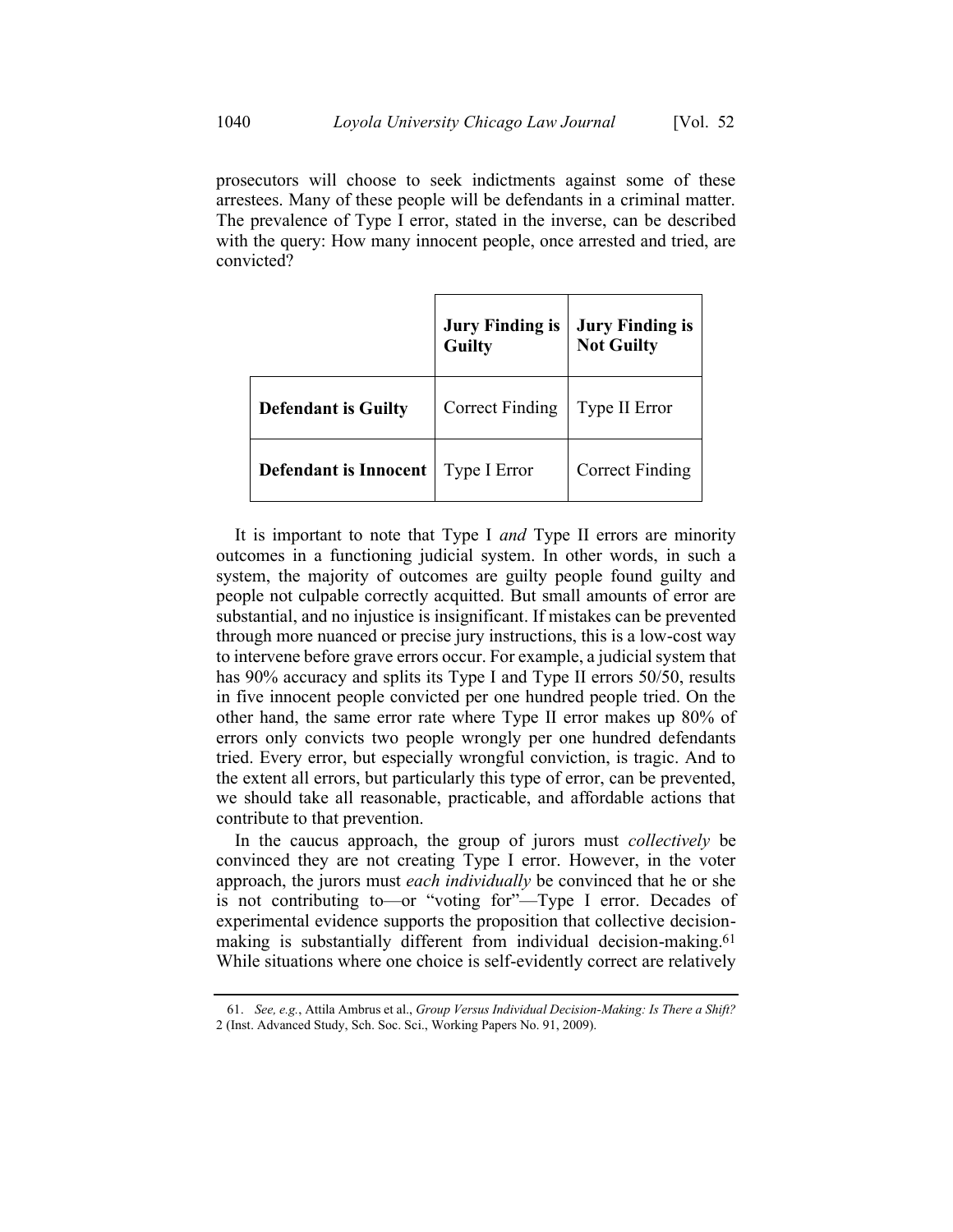easy to resolve for either groups or individuals, <sup>62</sup> juries often face choices where reasonable minds can differ. Years of research illustrates that, generally, groups are more risk-averse than individuals and more cautious about making big mistakes (like convicting an innocent defendant) than absorbing losses that are considered less severe (like finding a culpable defendant not guilty).63 Hence, the caucus jury is not only distinguishable from the voter jury, but—perhaps counterintuitively—more cautious and less likely to convict.64 If the group and the individuals regard Type I errors as equally undesirable, the risk-averse caucus or group interpretation of "beyond a reasonable doubt" is, then, possibly *an even* 

So grave is the Type I error outcome that it must be avoided with every tool available; this includes the use of clear and helpful—not merely descriptive—jury instructions to inform those who may or may not reach "twelve out of twelve" certainty about the defendant's guilt "beyond a reasonable doubt." And to further guard against miscarriages of justice, we require prosecutors to prove beyond a reasonable doubt *each element* of the offense,65 not to simply paint a general picture of a defendant who is guilty or to suggest that one element has been so convincingly proven that another element need not be proven to the same high standard.66

*higher threshold* than a "twelve out of twelve" threshold in the voter

While juries may wade through a sea of contradictory accounts and confusing facts to reach the right verdict in the vast majority of cases, "in other criminal prosecutions juries may disbelieve and convict the

model.

<sup>62.</sup> Daniel Gigone & Reid Hastie, *The Common Knowledge Effect: Information Sharing and Group Judgment*, 65 J. PERSONALITY & SOC. PSYCH. 959, 961 (1993).

<sup>63.</sup> See generally the lineage of literature embracing Gary Charness et al., *Individual Behavior and Group Membership*, 97 AM. ECON. REV. 1340 (2007); *see also* Charles A. Holt & Susan K. Laury, *Risk Aversion and Incentive Effects*, 92 AM. ECON. REV. 1644 (2002); Norbert L. Kerr et al., *Bias in Judgment: Comparing Individuals and Groups*, 103 PSYCH. REV. 687, 713–14 (1996); David G. Myers & Sidney J. Arenson, *Enhancement of Dominant Risk Tendencies in Group Discussion*, 30 PSYCH. REP. 615, 616 (1972); Serge Moscovici & Marisa Zavalloni, *The Group as a Polarizer of Attitudes*, 12 J. PERSONALITY & SOC. PSYCH. 125, 134 (1969).

<sup>64.</sup> Robert S. Shupp & Arlington W. Williams, *Risk Preference Differentials of Small Groups and Individuals*, 118 ECON. J. 258, 272 (2008) (groups making decisions are more risk-averse than individuals making decisions in high-stakes situations).

<sup>65.</sup> *In re* Winship, 397 U.S. 358, 364 (1970) ("Lest there remain any doubt about the constitutional stature of the reasonable-doubt standard, we explicitly hold that the Due Process Clause protects the accused against conviction except upon proof beyond a reasonable doubt of every fact necessary to constitute the crime with which he is charged."); *see also* Sandstrom v. Montana, 442 U.S. 510, 512 (1979) ("[T]he State [must] prove every element of a criminal offense beyond a reasonable doubt.").

<sup>66.</sup> "[T]he facts proved must exclude 'to a moral certainty' every reasonable hypothesis of innocence." People v. Benzinger, 324 N.E.2d 334, 335 (N.Y. 1974).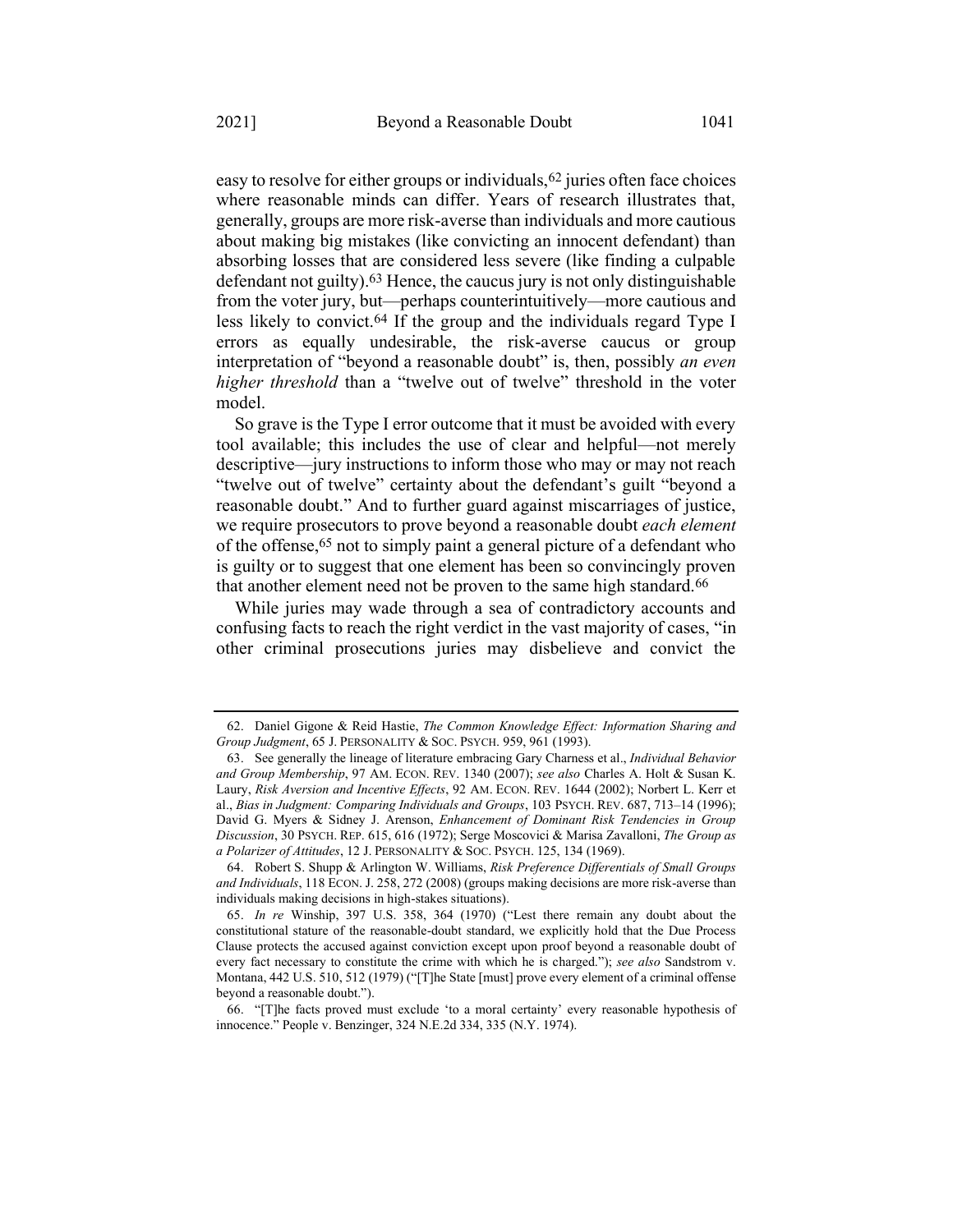innocent. But the courts must minimize this danger."67 The Court recognizes that errors exist and that they are extraordinarily difficult to evaluate and repair ex post. The *Schlup* standard,<sup>68</sup> for instance, does not convene a fresh trial with twelve new factfinders to reach a new "twelve out of twelve" consensus. Nor does it ask whether the jury was correct in reaching a decision to convict. Rather, the *Schlup* standard<sup>69</sup> asks appellate judges whether "it is more likely than not that no reasonable juror would70 have found petitioner guilty beyond a reasonable doubt,"71 a difficult "pound of cure"72 to administer for appellate judges. The best "ounce of prevention," then, is prophylactic: to do everything we can to prevent convictions that result in innocent people being punished and to carry with us an "ever-present concern that justice not miscarry for the defendant."73

### III. THE PROBLEM

The mere fact we have to *define* "beyond a reasonable doubt" suggests the term itself is ambiguous and beyond many jurors' comprehension. Even in jurisdictions that do not permit definition, jury questions asking for one suggest the standard is out of reach for many of them.

While it is impossible to quantify the burden of proof in terms of percentage of certainty, comparison with other burdens of proof helps. The one burden of proof that is easy to quantify is the civil "preponderance of the evidence" standard. That burden is anything—the smallest imaginable fraction—over fifty percent. Such a standard would be equivalent to the average juror's mere opinion that a criminal defendant committed the crime. Then there's the intermediate "clear and

<sup>67.</sup> Holland v. United States, 348 U.S. 121, 128 (1954).

<sup>68.</sup> *See* Schlup v. Delo, 513 U.S. 298, 321–22 (1995) (applying the *Carrier* standard and requiring petitioner to show the constitutional violation "probably resulted in the conviction of one who is actually innocent" where defendant-petitioner's life is at risk, but repairing such error does not require convening fresh trial with fresh jury).

<sup>69.</sup> Note this is an issue of jury error, not of the "actual innocence" contemplated in *Sawyer*. Sawyer v. Whitley, 505 U.S. 333, 336 (1992).

<sup>70.</sup> Sometimes erroneously cited as "could" rather than "would." *See, e.g.*, Reeves v. Nooth, 294 Or. App. 711, 737 (2018); Goldblum v. Klem, 510 F.3d 204, 231 (3d Cir. 2007). It appears the source of the error would be from the similarity with the insufficiency of evidence standard established in *Jackson v. Virginia*, which asks whether "any rational trier of fact could have found the essential elements of the crime beyond a reasonable doubt." 443 U.S. 307, 319 (1979). *See also*  Rivas v. Fischer, 687 F.3d 514, 542 (2d Cir. 2012) (discussing the linguistic implications of the difference between "could" in the *Jackson* standard and "would" in the *Schlup* standard).

<sup>71.</sup> *See Schlup*, 513 U.S. at 327 ("*Carrier* requires a petitioner to show that he is 'actually innocent.'").

<sup>72.</sup> Benjamin Franklin, *On Protection of Towns from Fire*, PA. GAZETTE, Feb. 4, 1735.

<sup>73.</sup> Commonwealth v. Azar, 760 N.E.2d 1224, 1226 (Mass. 2002).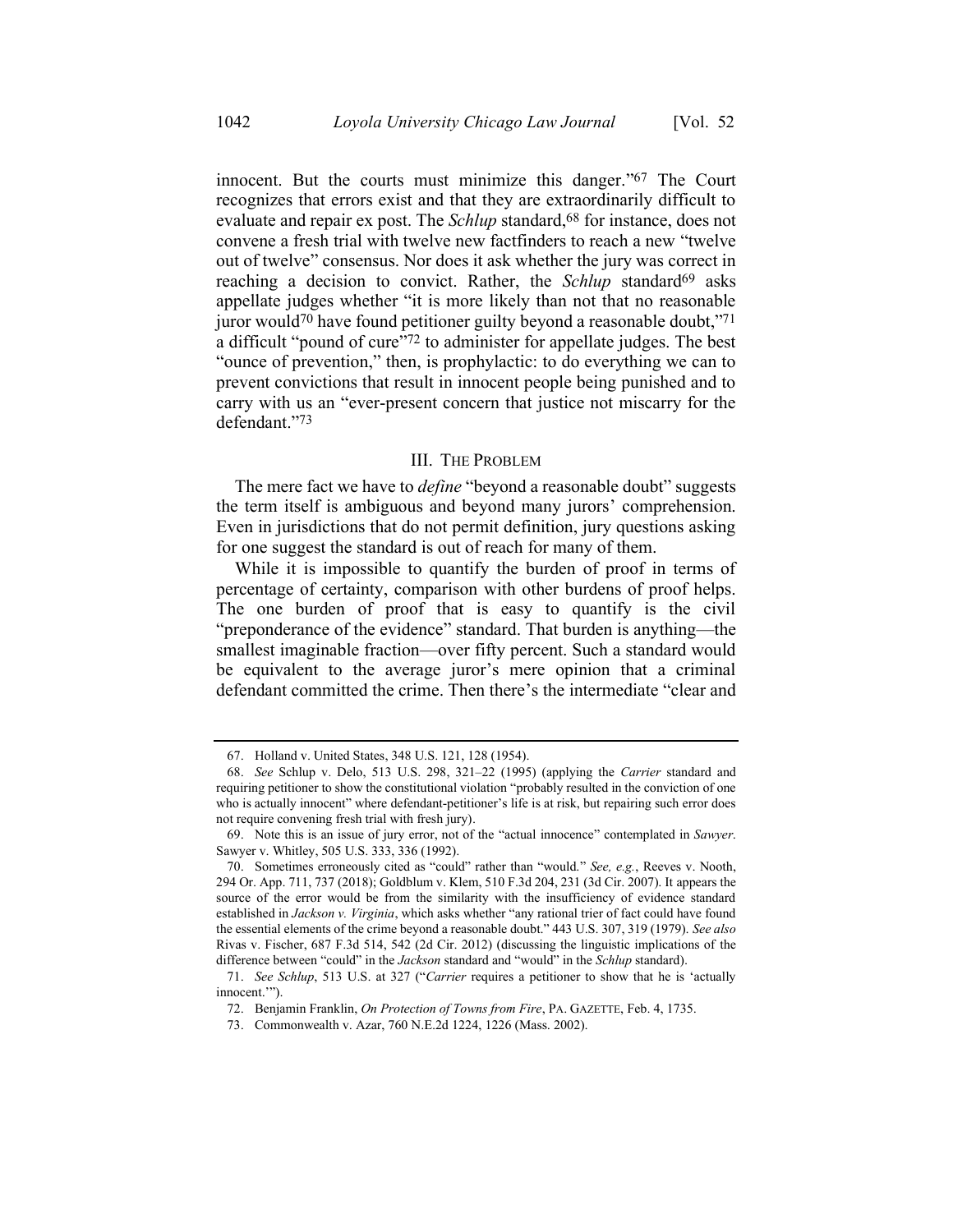convincing" burden used in some types of cases.74 While that burden, like beyond a reasonable doubt, is impossible to accurately quantify in percentage terms, many think of it as approximately 75% certainty.75 And we know that beyond a reasonable doubt is a significantly higher standard than clear and convincing evidence.

When one compares the beyond a reasonable doubt standard to a factfinder being "clearly convinced" of the truth of something, beyond a reasonable doubt should be upward of 90% certainty. But many (if not most) jurors invariably minimize this standard because they are reluctant to "let go" a defendant who actually committed the crime. In other words, many jurors are less willing to commit Type II error than Type I error. In fact, prosecutors are trained to subtly minimize their burden of proof by purporting to embrace it in opening statement and closing argument, while telling the jury it is "the same burden we have in every criminal case."76 In effect they are telling jurors if the burden were so high, there would never be any criminal convictions.

The strong suspicion is that juries are convicting on evidence that is truly less than beyond a reasonable doubt.77 It is true that a defendant convicted on evidence that is less than beyond a reasonable doubt has the right to appeal on that ground. However, that right is virtually meaningless, as the defendant's burden on appeal is to show that "no rational trier of fact could find guilt beyond a reasonable doubt."78 That has become a virtually insurmountable burden, as most appellate judges are reluctant to second-guess a jury's verdict by essentially calling it irrational. Consequently, trial juries effectively have the final say on whether the prosecution proved its case beyond a reasonable doubt. The collective subjectivity of what a jury deems to be proof beyond a

<sup>74.</sup> *See, e.g.*, Santosky v. Kramer, 455 U.S. 745, 747–48 (1982) (noting clear and convincing evidence is required to terminate parental rights); Addington v. Texas, 441 U.S. 418, 433 (1979) (noting the same is required in involuntary commitment proceedings).

<sup>75.</sup> *See, e.g.*, Colorado v. New Mexico, 467 U.S. 310, 316 (1984) (characterizing the clear-andconvincing evidence standard as one that "could place in the ultimate factfinder and abiding conviction that the truth of its factual contentions are 'highly probable'" (citing CHARLES T. MCCORMICK, HANDBOOK OF THE LAW OF EVIDENCE § 320 (1954)); *Evidence*, BLACK'S LAW DICTIONARY (11th ed. 2019) ("[C]lear and convincing evidence [is] [e]vidence indicating that the thing to be proved is highly probable or reasonably certain. This is a greater burden than preponderance of the evidence, the standard applied in most civil trials, but less than evidence beyond a reasonable doubt, the norm for criminal trials.").

<sup>76.</sup> In fact, one of the coauthors was trained to so argue when he was at the U.S. Attorney's office in Chicago.

<sup>77.</sup> As anecdotal evidence of this, one of the authors once asked a North Carolinian who had served on criminal juries what percentage certainty he believed beyond a reasonable doubt to be. He responded, "Sixty percent."

<sup>78.</sup> Jackson v. Virginia, 443 U.S. 307, 317, 319 (1979).